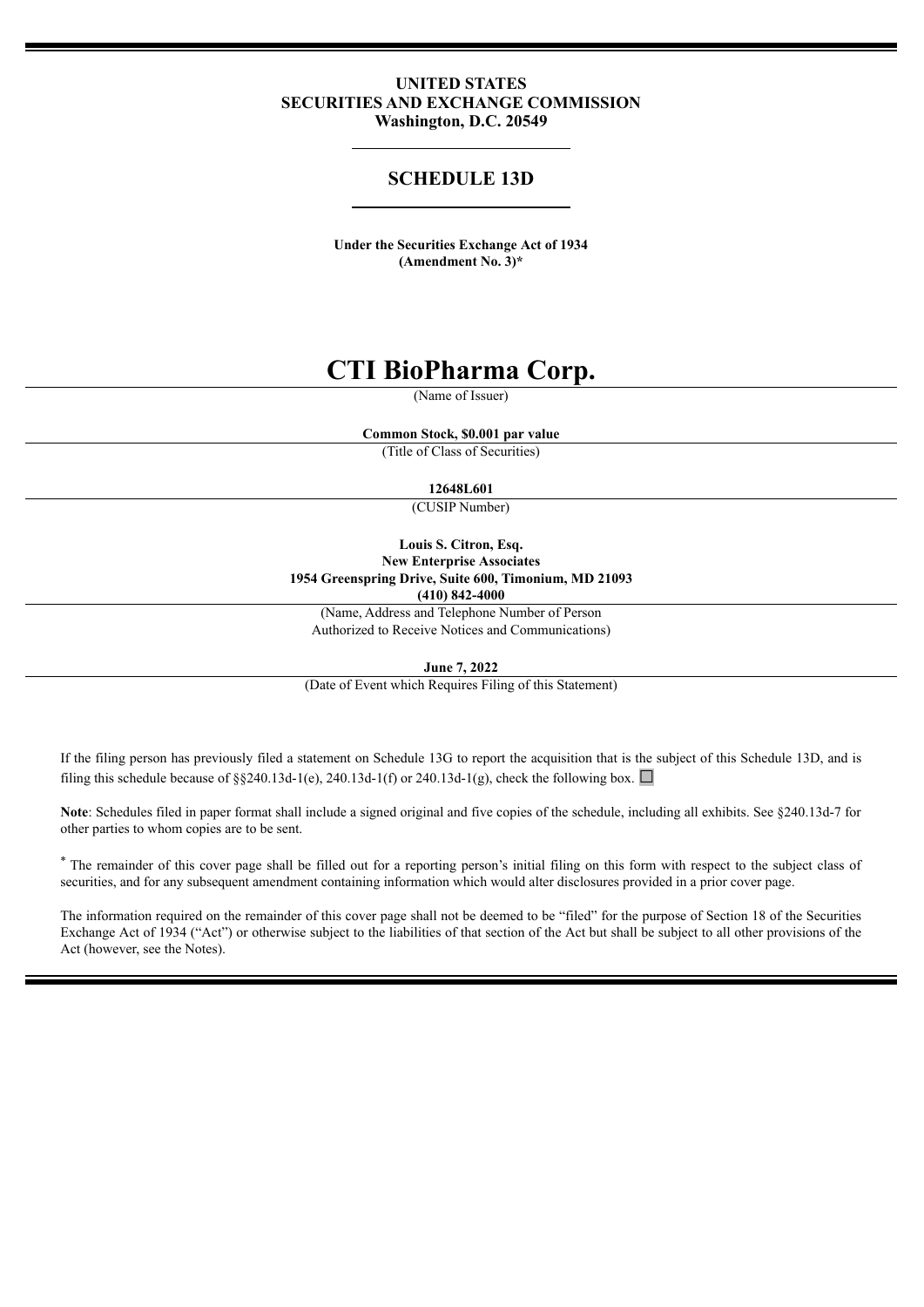# **CUSIP No. 12648L601 13D Page 2 of 22 Pages**

| 1.                                                       | NAMES OF REPORTING PERSONS.                                                                        |     |                                                    |  |  |  |  |
|----------------------------------------------------------|----------------------------------------------------------------------------------------------------|-----|----------------------------------------------------|--|--|--|--|
|                                                          |                                                                                                    |     | <b>Growth Equity Opportunities Fund V, LLC</b>     |  |  |  |  |
| 2.                                                       | (a)<br>CHECK THE APPROPRIATE BOX IF A MEMBER OF A GROUP (see instructions)<br>(b)                  |     |                                                    |  |  |  |  |
| 3.                                                       | <b>SEC USE ONLY</b>                                                                                |     |                                                    |  |  |  |  |
| 4.                                                       |                                                                                                    |     | SOURCE OF FUNDS (see instructions)                 |  |  |  |  |
|                                                          | <b>WC</b>                                                                                          |     |                                                    |  |  |  |  |
| 5.                                                       | $\Box$<br>CHECK BOX IF DISCLOSURE OF LEGAL PROCEEDINGS IS REQUIRED PURSUANT TO ITEMS 2(d) or 2(e)  |     |                                                    |  |  |  |  |
| 6.                                                       | CITIZENSHIP OR PLACE OF ORGANIZATION                                                               |     |                                                    |  |  |  |  |
|                                                          | <b>Delaware Limited Liability Company</b>                                                          |     |                                                    |  |  |  |  |
|                                                          |                                                                                                    | 7.  | <b>SOLE VOTING POWER</b><br>0 Shares               |  |  |  |  |
| <b>NUMBER OF</b><br><b>SHARES</b><br><b>BENEFICIALLY</b> |                                                                                                    | 8.  | <b>SHARED VOTING POWER</b><br>9,613,101 shares     |  |  |  |  |
|                                                          | <b>OWNED BY EACH</b><br><b>REPORTING</b><br><b>PERSON WITH</b>                                     | 9.  | SOLE DISPOSITIVE POWER<br>0 Shares                 |  |  |  |  |
|                                                          |                                                                                                    | 10. | SHARED DISPOSITIVE POWER                           |  |  |  |  |
|                                                          |                                                                                                    |     | 9,613,101 shares                                   |  |  |  |  |
| 11.                                                      | AGGREGATE AMOUNT BENEFICIALLY OWNED BY EACH REPORTING PERSON<br>9,613,101 shares                   |     |                                                    |  |  |  |  |
|                                                          |                                                                                                    |     |                                                    |  |  |  |  |
| 12.                                                      | $\Box$<br>CHECK BOX IF THE AGGREGATE AMOUNT IN ROW (11) EXCLUDES CERTAIN SHARES (see instructions) |     |                                                    |  |  |  |  |
| 13.                                                      |                                                                                                    |     | PERCENT OF CLASS REPRESENTED BY AMOUNT IN ROW (11) |  |  |  |  |
|                                                          | 8.8%                                                                                               |     |                                                    |  |  |  |  |
| 14.                                                      |                                                                                                    |     | TYPE OF REPORTING PERSON (see instructions)        |  |  |  |  |
|                                                          | 00                                                                                                 |     |                                                    |  |  |  |  |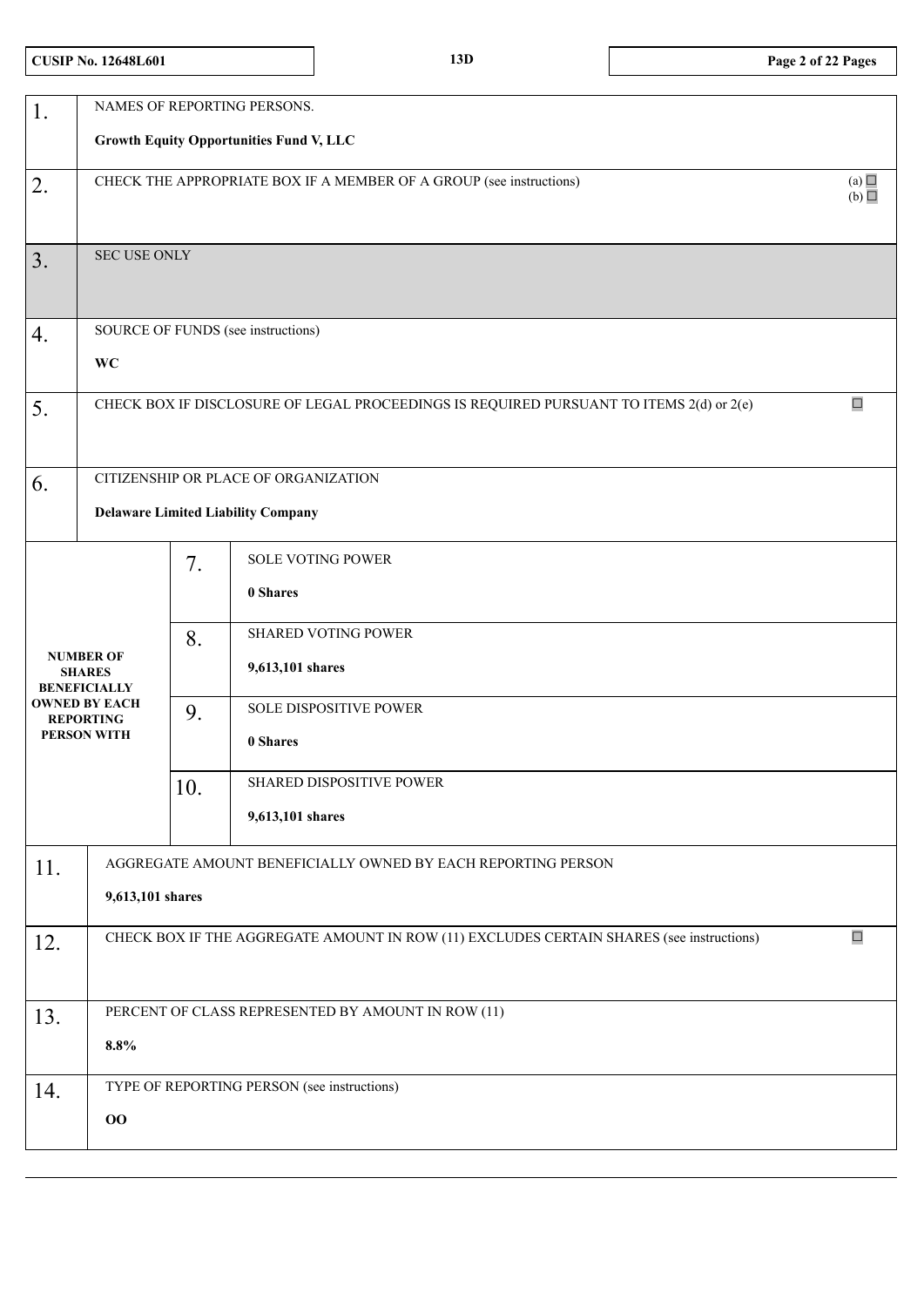| <b>CUSIP No. 12648L601</b> |  |
|----------------------------|--|
|----------------------------|--|

| 1.  |                                                                                                   |     | NAMES OF REPORTING PERSONS.<br>New Enterprise Associates 16, L.P.                        |        |  |  |
|-----|---------------------------------------------------------------------------------------------------|-----|------------------------------------------------------------------------------------------|--------|--|--|
|     |                                                                                                   |     |                                                                                          |        |  |  |
| 2.  | (a)<br>CHECK THE APPROPRIATE BOX IF A MEMBER OF A GROUP (see instructions)<br>(b)                 |     |                                                                                          |        |  |  |
| 3.  | <b>SEC USE ONLY</b>                                                                               |     |                                                                                          |        |  |  |
| 4.  |                                                                                                   |     | SOURCE OF FUNDS (see instructions)                                                       |        |  |  |
|     | AF                                                                                                |     |                                                                                          |        |  |  |
| 5.  | $\Box$<br>CHECK BOX IF DISCLOSURE OF LEGAL PROCEEDINGS IS REQUIRED PURSUANT TO ITEMS 2(d) or 2(e) |     |                                                                                          |        |  |  |
| 6.  |                                                                                                   |     | CITIZENSHIP OR PLACE OF ORGANIZATION                                                     |        |  |  |
|     | <b>Delaware Limited Partnership</b>                                                               |     |                                                                                          |        |  |  |
|     |                                                                                                   | 7.  | <b>SOLE VOTING POWER</b>                                                                 |        |  |  |
|     |                                                                                                   |     | 0 Shares                                                                                 |        |  |  |
|     |                                                                                                   | 8.  | <b>SHARED VOTING POWER</b>                                                               |        |  |  |
|     | <b>NUMBER OF</b><br><b>SHARES</b><br><b>BENEFICIALLY</b>                                          |     | 9,613,101 shares                                                                         |        |  |  |
|     | <b>OWNED BY EACH</b><br><b>REPORTING</b>                                                          | 9.  | <b>SOLE DISPOSITIVE POWER</b>                                                            |        |  |  |
|     | <b>PERSON WITH</b>                                                                                |     | 0 Shares                                                                                 |        |  |  |
|     |                                                                                                   | 10. | SHARED DISPOSITIVE POWER                                                                 |        |  |  |
|     |                                                                                                   |     | 9,613,101 shares                                                                         |        |  |  |
| 11. |                                                                                                   |     | AGGREGATE AMOUNT BENEFICIALLY OWNED BY EACH REPORTING PERSON                             |        |  |  |
|     | 9,613,101 shares                                                                                  |     |                                                                                          |        |  |  |
| 12. |                                                                                                   |     | CHECK BOX IF THE AGGREGATE AMOUNT IN ROW (11) EXCLUDES CERTAIN SHARES (see instructions) | $\Box$ |  |  |
|     |                                                                                                   |     |                                                                                          |        |  |  |
| 13. |                                                                                                   |     | PERCENT OF CLASS REPRESENTED BY AMOUNT IN ROW (11)                                       |        |  |  |
|     | 8.8%                                                                                              |     |                                                                                          |        |  |  |
| 14. |                                                                                                   |     | TYPE OF REPORTING PERSON (see instructions)                                              |        |  |  |
|     | PN                                                                                                |     |                                                                                          |        |  |  |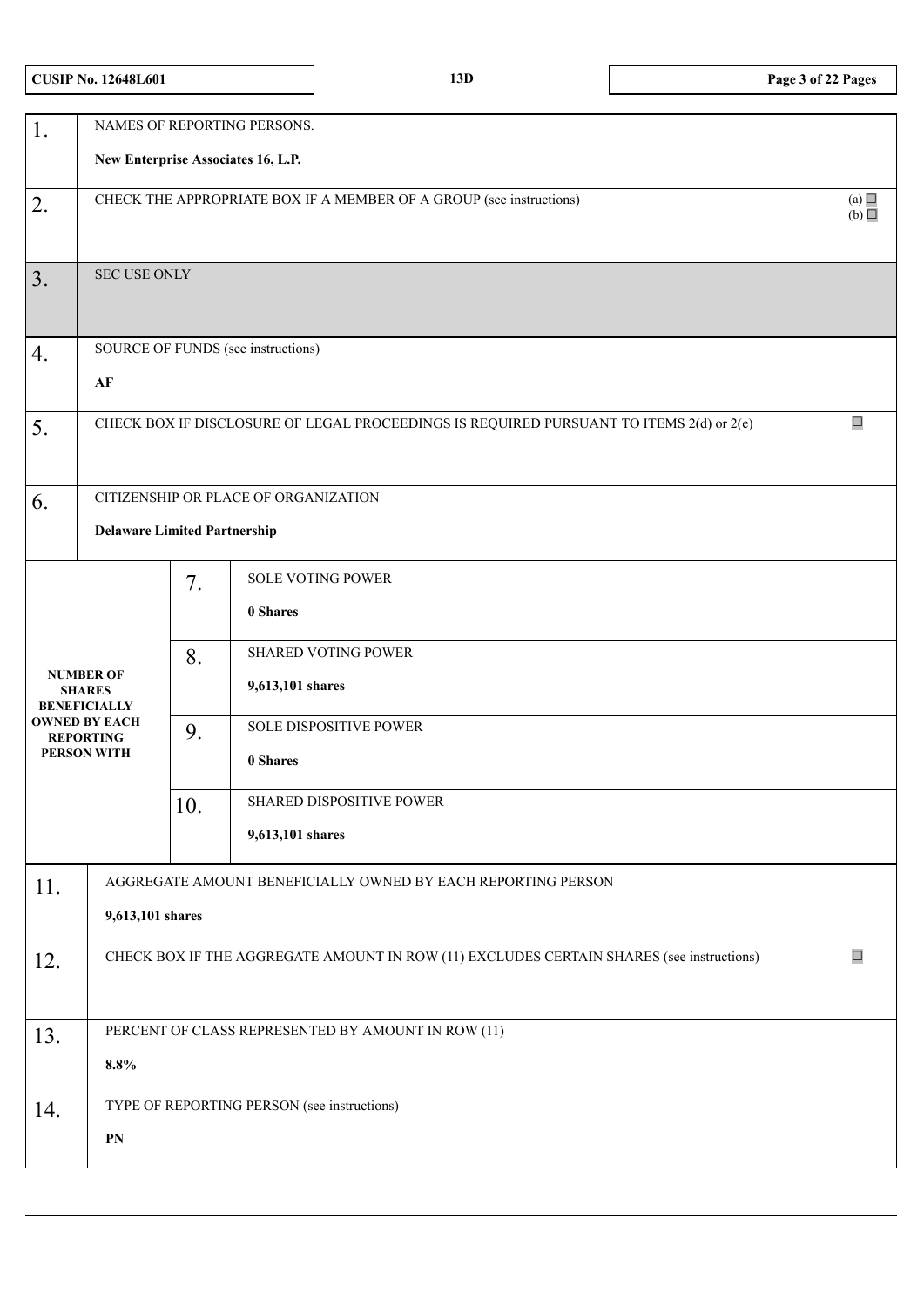| 1.  | NAMES OF REPORTING PERSONS.                                                                        |     |                                                                                         |        |  |  |  |
|-----|----------------------------------------------------------------------------------------------------|-----|-----------------------------------------------------------------------------------------|--------|--|--|--|
|     | NEA Partners 16, L.P.                                                                              |     |                                                                                         |        |  |  |  |
| 2.  | CHECK THE APPROPRIATE BOX IF A MEMBER OF A GROUP (see instructions)                                |     |                                                                                         |        |  |  |  |
|     | (b)                                                                                                |     |                                                                                         |        |  |  |  |
|     |                                                                                                    |     |                                                                                         |        |  |  |  |
| 3.  | <b>SEC USE ONLY</b>                                                                                |     |                                                                                         |        |  |  |  |
|     |                                                                                                    |     |                                                                                         |        |  |  |  |
| 4.  |                                                                                                    |     | SOURCE OF FUNDS (see instructions)                                                      |        |  |  |  |
|     | AF                                                                                                 |     |                                                                                         |        |  |  |  |
|     |                                                                                                    |     |                                                                                         |        |  |  |  |
| 5.  |                                                                                                    |     | CHECK BOX IF DISCLOSURE OF LEGAL PROCEEDINGS IS REQUIRED PURSUANT TO ITEMS 2(d) or 2(e) | $\Box$ |  |  |  |
|     |                                                                                                    |     |                                                                                         |        |  |  |  |
|     |                                                                                                    |     |                                                                                         |        |  |  |  |
| 6.  | CITIZENSHIP OR PLACE OF ORGANIZATION                                                               |     |                                                                                         |        |  |  |  |
|     | <b>Delaware Limited Partnership</b>                                                                |     |                                                                                         |        |  |  |  |
|     |                                                                                                    | 7.  | <b>SOLE VOTING POWER</b>                                                                |        |  |  |  |
|     |                                                                                                    |     | 0 Shares                                                                                |        |  |  |  |
|     |                                                                                                    |     |                                                                                         |        |  |  |  |
|     |                                                                                                    | 8.  | <b>SHARED VOTING POWER</b>                                                              |        |  |  |  |
|     | <b>NUMBER OF</b><br><b>SHARES</b>                                                                  |     | 9,613,101 shares                                                                        |        |  |  |  |
|     | <b>BENEFICIALLY</b><br><b>OWNED BY EACH</b>                                                        |     | <b>SOLE DISPOSITIVE POWER</b>                                                           |        |  |  |  |
|     | <b>REPORTING</b><br><b>PERSON WITH</b>                                                             | 9.  |                                                                                         |        |  |  |  |
|     |                                                                                                    |     | 0 Shares                                                                                |        |  |  |  |
|     |                                                                                                    | 10. | SHARED DISPOSITIVE POWER                                                                |        |  |  |  |
|     |                                                                                                    |     | 9,613,101 shares                                                                        |        |  |  |  |
|     |                                                                                                    |     |                                                                                         |        |  |  |  |
| 11. | AGGREGATE AMOUNT BENEFICIALLY OWNED BY EACH REPORTING PERSON                                       |     |                                                                                         |        |  |  |  |
|     | 9,613,101 shares                                                                                   |     |                                                                                         |        |  |  |  |
| 12. | $\Box$<br>CHECK BOX IF THE AGGREGATE AMOUNT IN ROW (11) EXCLUDES CERTAIN SHARES (see instructions) |     |                                                                                         |        |  |  |  |
|     |                                                                                                    |     |                                                                                         |        |  |  |  |
|     |                                                                                                    |     |                                                                                         |        |  |  |  |
| 13. |                                                                                                    |     | PERCENT OF CLASS REPRESENTED BY AMOUNT IN ROW (11)                                      |        |  |  |  |
|     | 8.8%                                                                                               |     |                                                                                         |        |  |  |  |
|     |                                                                                                    |     | TYPE OF REPORTING PERSON (see instructions)                                             |        |  |  |  |
| 14. |                                                                                                    |     |                                                                                         |        |  |  |  |
|     | ${\bf PN}$                                                                                         |     |                                                                                         |        |  |  |  |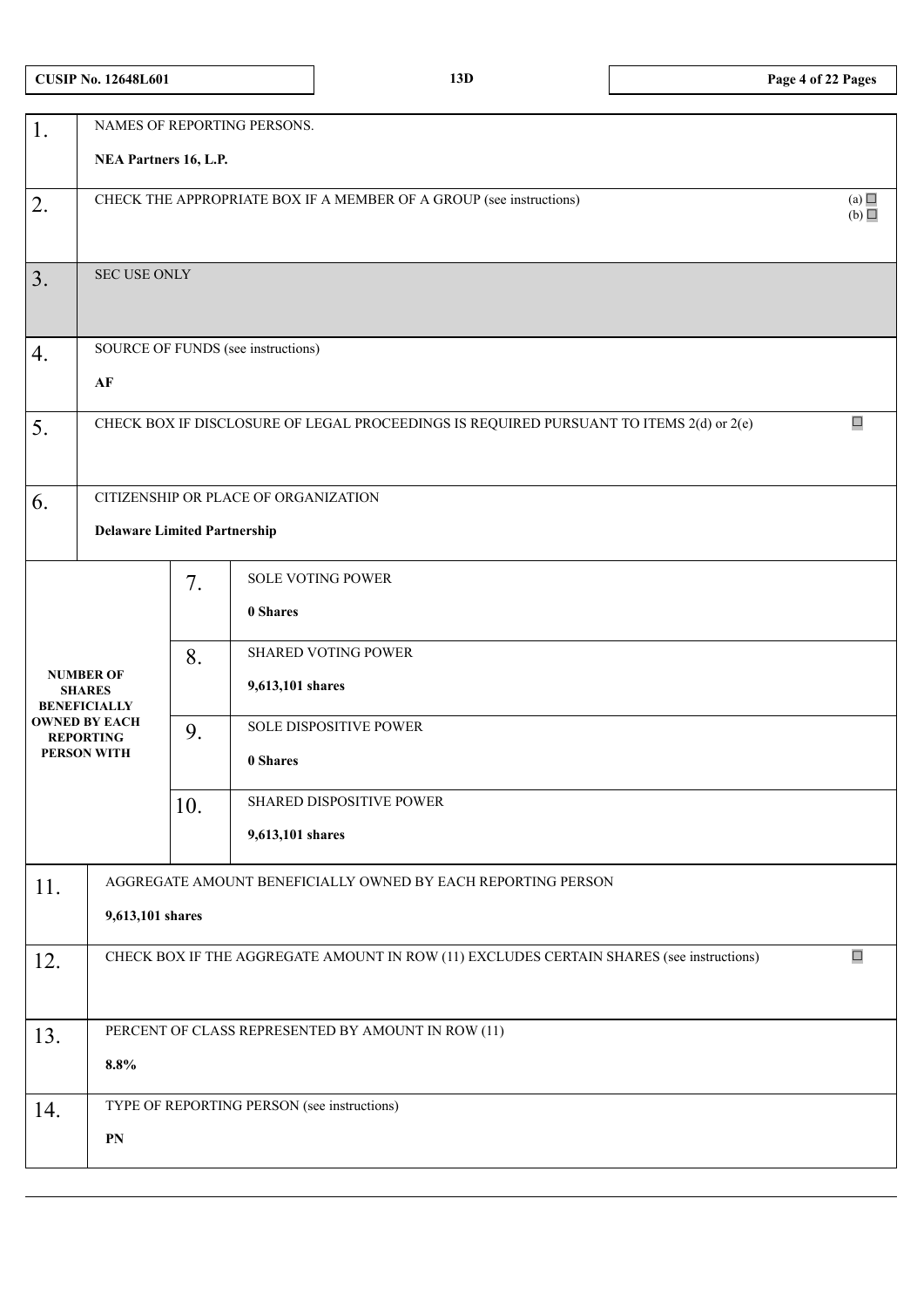| <b>CUSIP No. 12648L601</b> |  |
|----------------------------|--|
|----------------------------|--|

| 1.  | NAMES OF REPORTING PERSONS.<br>NEA 16 GP, LLC                                                      |     |                                                              |        |  |  |  |
|-----|----------------------------------------------------------------------------------------------------|-----|--------------------------------------------------------------|--------|--|--|--|
|     |                                                                                                    |     |                                                              |        |  |  |  |
| 2.  | (a)<br>CHECK THE APPROPRIATE BOX IF A MEMBER OF A GROUP (see instructions)<br>(b)                  |     |                                                              |        |  |  |  |
| 3.  | SEC USE ONLY                                                                                       |     |                                                              |        |  |  |  |
|     |                                                                                                    |     |                                                              |        |  |  |  |
| 4.  |                                                                                                    |     | SOURCE OF FUNDS (see instructions)                           |        |  |  |  |
|     | $\bf AF$                                                                                           |     |                                                              | $\Box$ |  |  |  |
| 5.  | CHECK BOX IF DISCLOSURE OF LEGAL PROCEEDINGS IS REQUIRED PURSUANT TO ITEMS 2(d) or 2(e)            |     |                                                              |        |  |  |  |
|     |                                                                                                    |     |                                                              |        |  |  |  |
| 6.  |                                                                                                    |     | CITIZENSHIP OR PLACE OF ORGANIZATION                         |        |  |  |  |
|     |                                                                                                    |     |                                                              |        |  |  |  |
|     |                                                                                                    |     | <b>Delaware Limited Liability Company</b>                    |        |  |  |  |
|     |                                                                                                    |     | SOLE VOTING POWER                                            |        |  |  |  |
|     |                                                                                                    | 7.  |                                                              |        |  |  |  |
|     |                                                                                                    |     | 0 Shares                                                     |        |  |  |  |
|     |                                                                                                    | 8.  | <b>SHARED VOTING POWER</b>                                   |        |  |  |  |
|     | <b>NUMBER OF</b><br><b>SHARES</b><br><b>BENEFICIALLY</b>                                           |     | 9,613,101 shares                                             |        |  |  |  |
|     | <b>OWNED BY EACH</b>                                                                               | 9.  | SOLE DISPOSITIVE POWER                                       |        |  |  |  |
|     | <b>REPORTING</b><br><b>PERSON WITH</b>                                                             |     |                                                              |        |  |  |  |
|     |                                                                                                    |     | 0 Shares                                                     |        |  |  |  |
|     |                                                                                                    | 10. | SHARED DISPOSITIVE POWER                                     |        |  |  |  |
|     |                                                                                                    |     | 9,613,101 shares                                             |        |  |  |  |
|     |                                                                                                    |     | AGGREGATE AMOUNT BENEFICIALLY OWNED BY EACH REPORTING PERSON |        |  |  |  |
| 11. |                                                                                                    |     |                                                              |        |  |  |  |
|     | 9,613,101 shares                                                                                   |     |                                                              |        |  |  |  |
| 12. | $\Box$<br>CHECK BOX IF THE AGGREGATE AMOUNT IN ROW (11) EXCLUDES CERTAIN SHARES (see instructions) |     |                                                              |        |  |  |  |
|     |                                                                                                    |     |                                                              |        |  |  |  |
| 13. |                                                                                                    |     | PERCENT OF CLASS REPRESENTED BY AMOUNT IN ROW (11)           |        |  |  |  |
|     |                                                                                                    |     |                                                              |        |  |  |  |
|     | 8.8%                                                                                               |     |                                                              |        |  |  |  |
| 14. |                                                                                                    |     | TYPE OF REPORTING PERSON (see instructions)                  |        |  |  |  |
|     | 00                                                                                                 |     |                                                              |        |  |  |  |
|     |                                                                                                    |     |                                                              |        |  |  |  |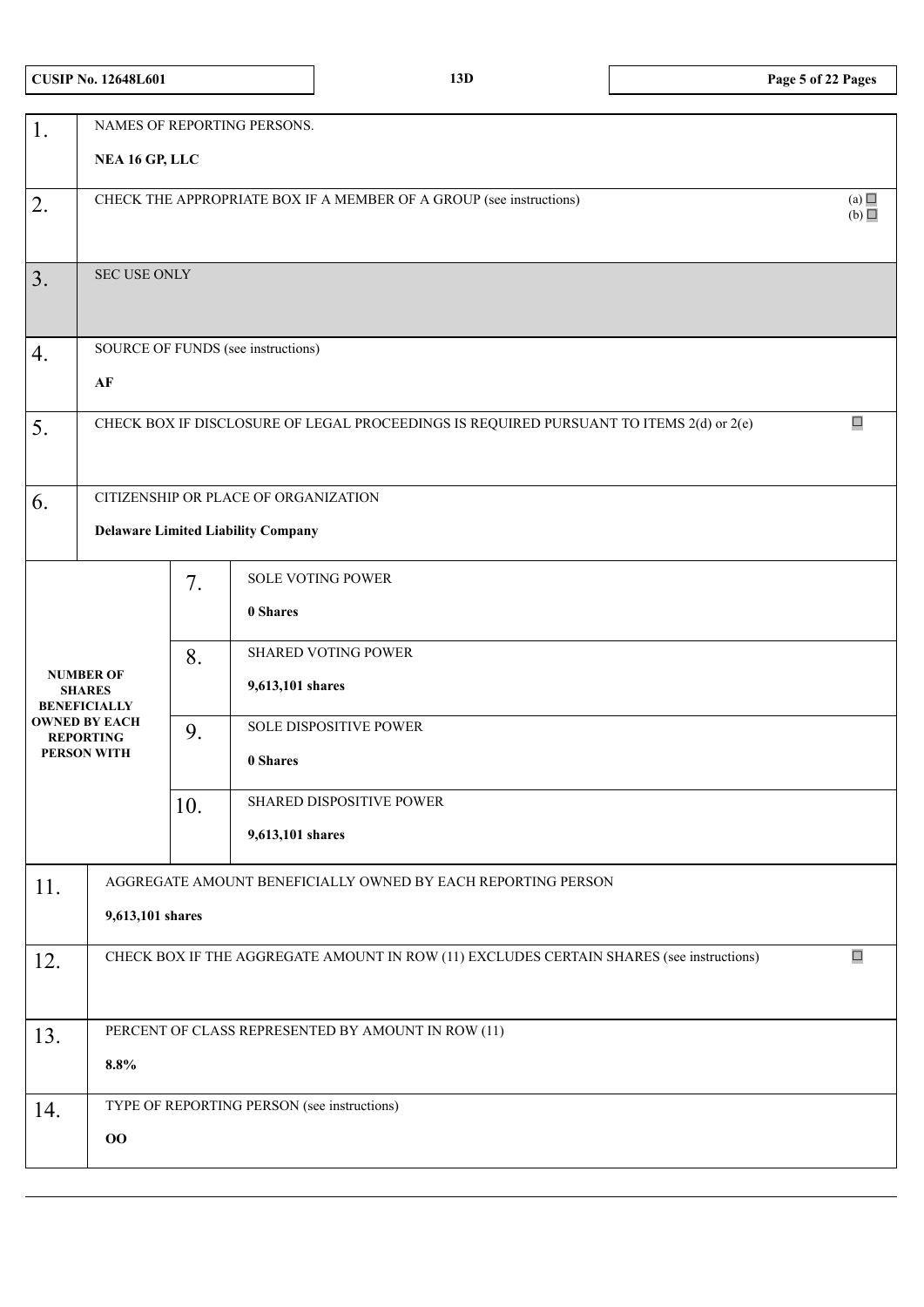| 1.                                                       |                                                                                                    |     | NAMES OF REPORTING PERSONS.                 |  |  |  |  |  |
|----------------------------------------------------------|----------------------------------------------------------------------------------------------------|-----|---------------------------------------------|--|--|--|--|--|
|                                                          | <b>Forest Baskett</b>                                                                              |     |                                             |  |  |  |  |  |
| 2.                                                       | (a)<br>CHECK THE APPROPRIATE BOX IF A MEMBER OF A GROUP (see instructions)<br>(b)                  |     |                                             |  |  |  |  |  |
|                                                          |                                                                                                    |     |                                             |  |  |  |  |  |
| 3.                                                       | SEC USE ONLY                                                                                       |     |                                             |  |  |  |  |  |
|                                                          |                                                                                                    |     |                                             |  |  |  |  |  |
| 4.                                                       |                                                                                                    |     | SOURCE OF FUNDS (see instructions)          |  |  |  |  |  |
|                                                          | $\bf AF$                                                                                           |     |                                             |  |  |  |  |  |
| 5.                                                       | $\Box$<br>CHECK BOX IF DISCLOSURE OF LEGAL PROCEEDINGS IS REQUIRED PURSUANT TO ITEMS 2(d) or 2(e)  |     |                                             |  |  |  |  |  |
|                                                          |                                                                                                    |     |                                             |  |  |  |  |  |
| 6.                                                       | CITIZENSHIP OR PLACE OF ORGANIZATION                                                               |     |                                             |  |  |  |  |  |
|                                                          | <b>United States</b>                                                                               |     |                                             |  |  |  |  |  |
|                                                          |                                                                                                    | 7.  | <b>SOLE VOTING POWER</b>                    |  |  |  |  |  |
|                                                          |                                                                                                    |     | 0 Shares                                    |  |  |  |  |  |
|                                                          |                                                                                                    | 8.  | <b>SHARED VOTING POWER</b>                  |  |  |  |  |  |
| <b>NUMBER OF</b><br><b>SHARES</b><br><b>BENEFICIALLY</b> |                                                                                                    |     | 9,613,101 shares                            |  |  |  |  |  |
|                                                          | <b>OWNED BY EACH</b><br><b>REPORTING</b>                                                           | 9.  | SOLE DISPOSITIVE POWER                      |  |  |  |  |  |
|                                                          | <b>PERSON WITH</b>                                                                                 |     | 0 Shares                                    |  |  |  |  |  |
|                                                          |                                                                                                    | 10. | SHARED DISPOSITIVE POWER                    |  |  |  |  |  |
|                                                          |                                                                                                    |     | 9,613,101 shares                            |  |  |  |  |  |
| 11.                                                      | AGGREGATE AMOUNT BENEFICIALLY OWNED BY EACH REPORTING PERSON                                       |     |                                             |  |  |  |  |  |
|                                                          | 9,613,101 shares                                                                                   |     |                                             |  |  |  |  |  |
| 12.                                                      | $\Box$<br>CHECK BOX IF THE AGGREGATE AMOUNT IN ROW (11) EXCLUDES CERTAIN SHARES (see instructions) |     |                                             |  |  |  |  |  |
|                                                          |                                                                                                    |     |                                             |  |  |  |  |  |
| 13.                                                      | PERCENT OF CLASS REPRESENTED BY AMOUNT IN ROW (11)                                                 |     |                                             |  |  |  |  |  |
|                                                          | $\pmb{8.8\%}$                                                                                      |     |                                             |  |  |  |  |  |
| 14.                                                      |                                                                                                    |     | TYPE OF REPORTING PERSON (see instructions) |  |  |  |  |  |
|                                                          | $\mathbf{IN}$                                                                                      |     |                                             |  |  |  |  |  |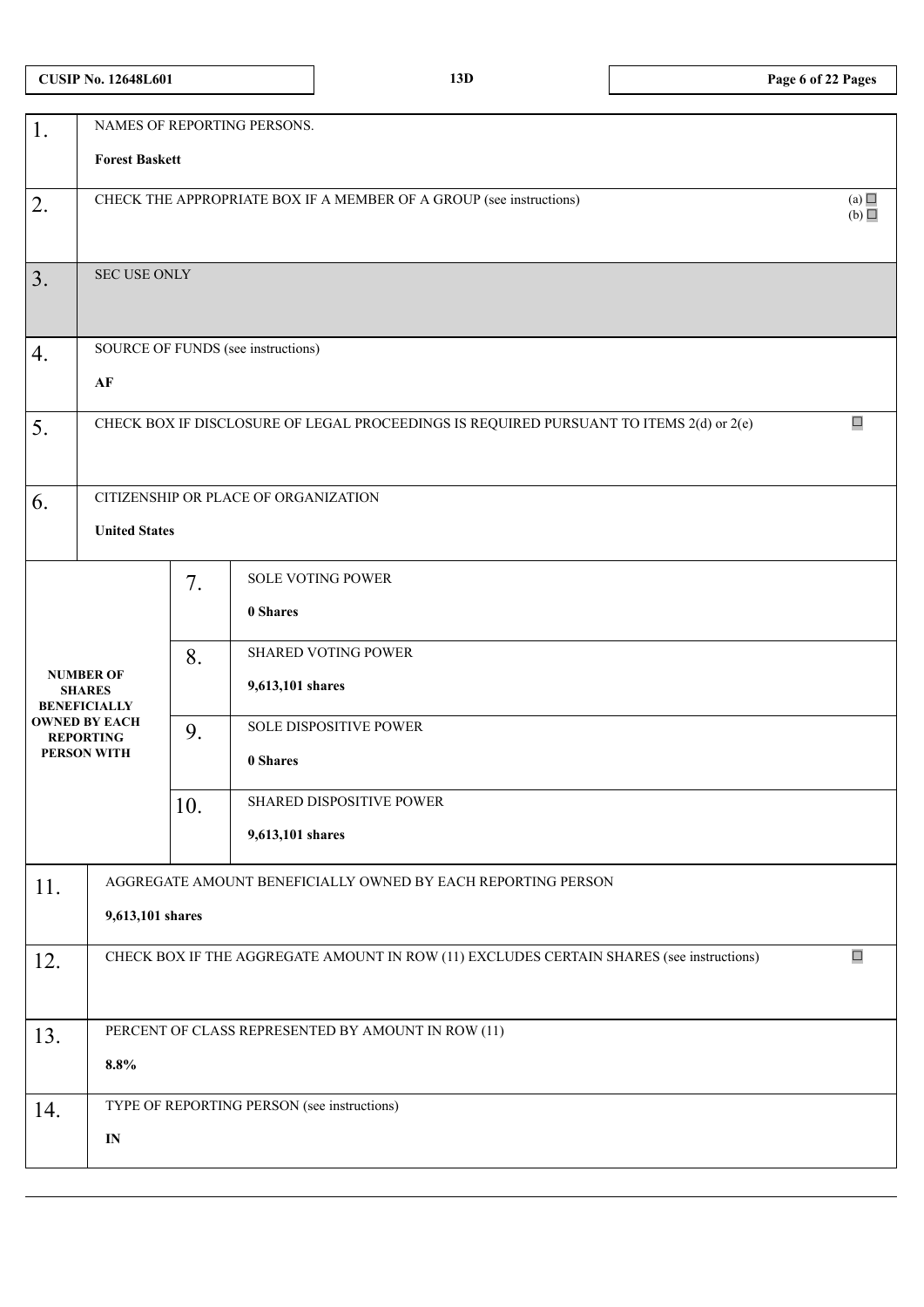|  |  |  | <b>CUSIP No. 12648L601</b> |
|--|--|--|----------------------------|
|--|--|--|----------------------------|

|     |                                                                                                    |     | NAMES OF REPORTING PERSONS.                        |  |  |  |  |
|-----|----------------------------------------------------------------------------------------------------|-----|----------------------------------------------------|--|--|--|--|
| 1.  | Ali Behbahani                                                                                      |     |                                                    |  |  |  |  |
| 2.  | (a)<br>CHECK THE APPROPRIATE BOX IF A MEMBER OF A GROUP (see instructions)<br>(b)                  |     |                                                    |  |  |  |  |
| 3.  | <b>SEC USE ONLY</b>                                                                                |     |                                                    |  |  |  |  |
| 4.  |                                                                                                    |     | SOURCE OF FUNDS (see instructions)                 |  |  |  |  |
|     | AF                                                                                                 |     |                                                    |  |  |  |  |
| 5.  | $\Box$<br>CHECK BOX IF DISCLOSURE OF LEGAL PROCEEDINGS IS REQUIRED PURSUANT TO ITEMS 2(d) or 2(e)  |     |                                                    |  |  |  |  |
| 6.  | CITIZENSHIP OR PLACE OF ORGANIZATION                                                               |     |                                                    |  |  |  |  |
|     | <b>United States</b>                                                                               |     |                                                    |  |  |  |  |
|     |                                                                                                    | 7.  | <b>SOLE VOTING POWER</b><br>0 Shares               |  |  |  |  |
|     |                                                                                                    |     |                                                    |  |  |  |  |
|     | <b>NUMBER OF</b><br><b>SHARES</b>                                                                  | 8.  | <b>SHARED VOTING POWER</b><br>9,613,101 shares     |  |  |  |  |
|     | <b>BENEFICIALLY</b><br><b>OWNED BY EACH</b>                                                        |     | SOLE DISPOSITIVE POWER                             |  |  |  |  |
|     | <b>REPORTING</b><br><b>PERSON WITH</b>                                                             | 9.  |                                                    |  |  |  |  |
|     |                                                                                                    |     | 0 Shares                                           |  |  |  |  |
|     |                                                                                                    | 10. | SHARED DISPOSITIVE POWER                           |  |  |  |  |
|     |                                                                                                    |     | 9,613,101 shares                                   |  |  |  |  |
| 11. | AGGREGATE AMOUNT BENEFICIALLY OWNED BY EACH REPORTING PERSON                                       |     |                                                    |  |  |  |  |
|     | 9,613,101 shares                                                                                   |     |                                                    |  |  |  |  |
| 12. | $\Box$<br>CHECK BOX IF THE AGGREGATE AMOUNT IN ROW (11) EXCLUDES CERTAIN SHARES (see instructions) |     |                                                    |  |  |  |  |
|     |                                                                                                    |     |                                                    |  |  |  |  |
| 13. |                                                                                                    |     | PERCENT OF CLASS REPRESENTED BY AMOUNT IN ROW (11) |  |  |  |  |
|     | $\pmb{8.8\%}$                                                                                      |     |                                                    |  |  |  |  |
| 14. |                                                                                                    |     | TYPE OF REPORTING PERSON (see instructions)        |  |  |  |  |
|     | $\mathbf{IN}$                                                                                      |     |                                                    |  |  |  |  |
|     |                                                                                                    |     |                                                    |  |  |  |  |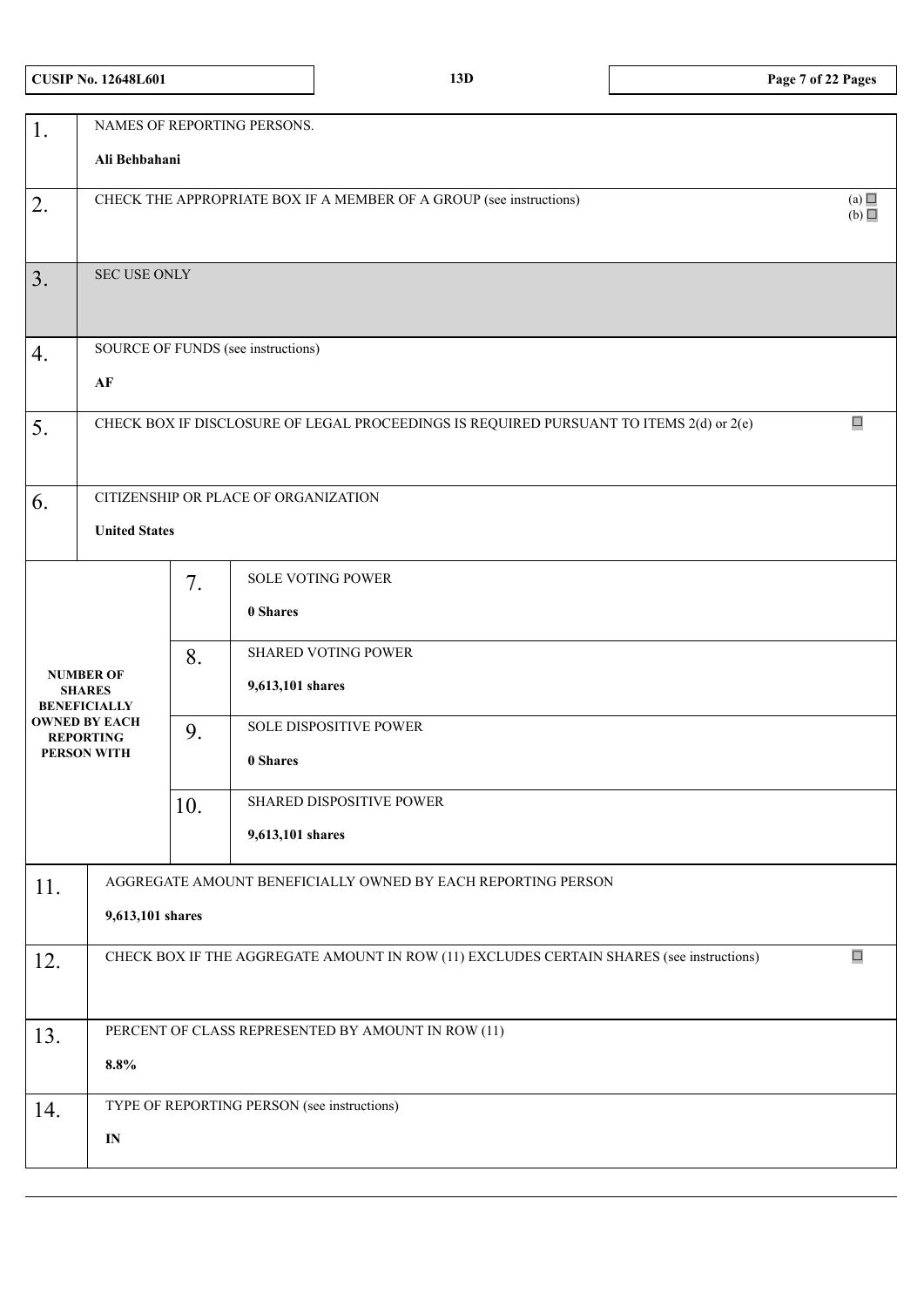|  |  |  | <b>CUSIP No. 12648L601</b> |
|--|--|--|----------------------------|
|--|--|--|----------------------------|

| $\overline{1}$ .                                                                              | NAMES OF REPORTING PERSONS.                                                                        |     |                                                              |        |  |  |  |
|-----------------------------------------------------------------------------------------------|----------------------------------------------------------------------------------------------------|-----|--------------------------------------------------------------|--------|--|--|--|
|                                                                                               | <b>Carmen Chang</b>                                                                                |     |                                                              |        |  |  |  |
|                                                                                               |                                                                                                    |     |                                                              |        |  |  |  |
| 2.                                                                                            | (a) $\Box$<br>CHECK THE APPROPRIATE BOX IF A MEMBER OF A GROUP (see instructions)                  |     |                                                              |        |  |  |  |
|                                                                                               |                                                                                                    |     |                                                              | (b)    |  |  |  |
|                                                                                               |                                                                                                    |     |                                                              |        |  |  |  |
| 3.                                                                                            | SEC USE ONLY                                                                                       |     |                                                              |        |  |  |  |
|                                                                                               |                                                                                                    |     |                                                              |        |  |  |  |
|                                                                                               |                                                                                                    |     |                                                              |        |  |  |  |
| 4.                                                                                            |                                                                                                    |     | SOURCE OF FUNDS (see instructions)                           |        |  |  |  |
|                                                                                               |                                                                                                    |     |                                                              |        |  |  |  |
|                                                                                               | AF                                                                                                 |     |                                                              |        |  |  |  |
|                                                                                               |                                                                                                    |     |                                                              | $\Box$ |  |  |  |
| CHECK BOX IF DISCLOSURE OF LEGAL PROCEEDINGS IS REQUIRED PURSUANT TO ITEMS 2(d) or 2(e)<br>5. |                                                                                                    |     |                                                              |        |  |  |  |
|                                                                                               |                                                                                                    |     |                                                              |        |  |  |  |
|                                                                                               |                                                                                                    |     |                                                              |        |  |  |  |
| 6.                                                                                            |                                                                                                    |     | CITIZENSHIP OR PLACE OF ORGANIZATION                         |        |  |  |  |
|                                                                                               | <b>United States</b>                                                                               |     |                                                              |        |  |  |  |
|                                                                                               |                                                                                                    |     |                                                              |        |  |  |  |
|                                                                                               |                                                                                                    | 7.  | <b>SOLE VOTING POWER</b>                                     |        |  |  |  |
|                                                                                               |                                                                                                    |     | 0 Shares                                                     |        |  |  |  |
|                                                                                               |                                                                                                    |     |                                                              |        |  |  |  |
|                                                                                               |                                                                                                    | 8.  | <b>SHARED VOTING POWER</b>                                   |        |  |  |  |
|                                                                                               | <b>NUMBER OF</b>                                                                                   |     |                                                              |        |  |  |  |
|                                                                                               | <b>SHARES</b><br><b>BENEFICIALLY</b>                                                               |     | 9,613,101 shares                                             |        |  |  |  |
|                                                                                               | <b>OWNED BY EACH</b>                                                                               | 9.  | SOLE DISPOSITIVE POWER                                       |        |  |  |  |
|                                                                                               | <b>REPORTING</b><br><b>PERSON WITH</b>                                                             |     |                                                              |        |  |  |  |
|                                                                                               |                                                                                                    |     | 0 Shares                                                     |        |  |  |  |
|                                                                                               |                                                                                                    |     | SHARED DISPOSITIVE POWER                                     |        |  |  |  |
|                                                                                               |                                                                                                    | 10. |                                                              |        |  |  |  |
|                                                                                               |                                                                                                    |     | 9,613,101 shares                                             |        |  |  |  |
|                                                                                               |                                                                                                    |     |                                                              |        |  |  |  |
| 11.                                                                                           |                                                                                                    |     | AGGREGATE AMOUNT BENEFICIALLY OWNED BY EACH REPORTING PERSON |        |  |  |  |
|                                                                                               | 9,613,101 shares                                                                                   |     |                                                              |        |  |  |  |
|                                                                                               |                                                                                                    |     |                                                              |        |  |  |  |
| 12.                                                                                           | $\Box$<br>CHECK BOX IF THE AGGREGATE AMOUNT IN ROW (11) EXCLUDES CERTAIN SHARES (see instructions) |     |                                                              |        |  |  |  |
|                                                                                               |                                                                                                    |     |                                                              |        |  |  |  |
|                                                                                               |                                                                                                    |     |                                                              |        |  |  |  |
| 13.                                                                                           |                                                                                                    |     | PERCENT OF CLASS REPRESENTED BY AMOUNT IN ROW (11)           |        |  |  |  |
|                                                                                               | 8.8%                                                                                               |     |                                                              |        |  |  |  |
|                                                                                               |                                                                                                    |     |                                                              |        |  |  |  |
| 14.                                                                                           |                                                                                                    |     | TYPE OF REPORTING PERSON (see instructions)                  |        |  |  |  |
|                                                                                               |                                                                                                    |     |                                                              |        |  |  |  |
|                                                                                               | $\mathbf{IN}$                                                                                      |     |                                                              |        |  |  |  |
|                                                                                               |                                                                                                    |     |                                                              |        |  |  |  |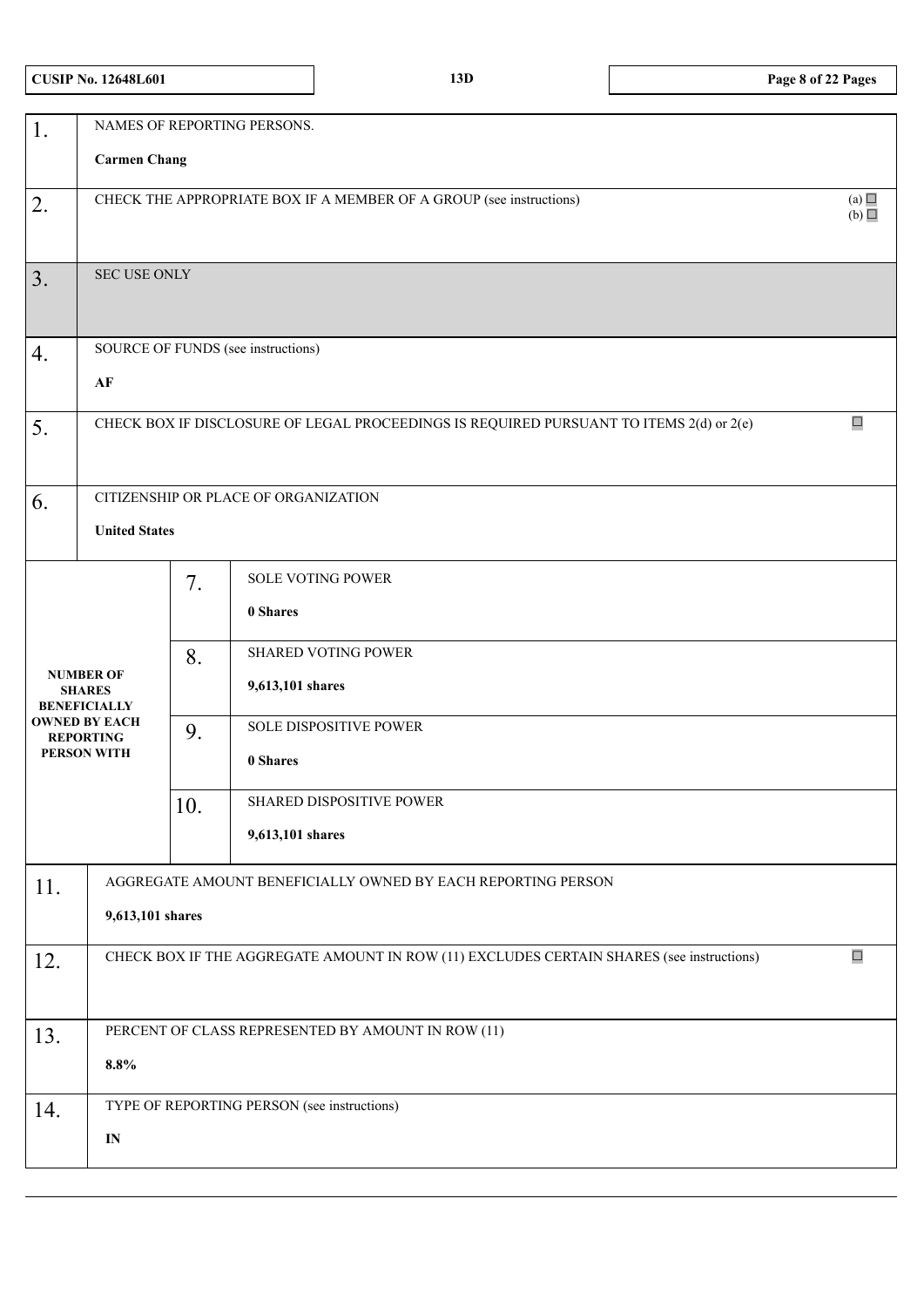|  |  | <b>CUSIP No. 12648L601</b> |
|--|--|----------------------------|
|--|--|----------------------------|

| 1.                                                                                                                         | NAMES OF REPORTING PERSONS.                                                                        |                       |                                                                                                                                                                       |  |  |  |
|----------------------------------------------------------------------------------------------------------------------------|----------------------------------------------------------------------------------------------------|-----------------------|-----------------------------------------------------------------------------------------------------------------------------------------------------------------------|--|--|--|
|                                                                                                                            | Anthony A. Florence, Jr.                                                                           |                       |                                                                                                                                                                       |  |  |  |
| 2.                                                                                                                         | (a)<br>CHECK THE APPROPRIATE BOX IF A MEMBER OF A GROUP (see instructions)<br>(b)                  |                       |                                                                                                                                                                       |  |  |  |
| 3.                                                                                                                         | SEC USE ONLY                                                                                       |                       |                                                                                                                                                                       |  |  |  |
| 4.                                                                                                                         | SOURCE OF FUNDS (see instructions)                                                                 |                       |                                                                                                                                                                       |  |  |  |
|                                                                                                                            | $\bf AF$                                                                                           |                       |                                                                                                                                                                       |  |  |  |
| 5.                                                                                                                         | $\Box$<br>CHECK BOX IF DISCLOSURE OF LEGAL PROCEEDINGS IS REQUIRED PURSUANT TO ITEMS 2(d) or 2(e)  |                       |                                                                                                                                                                       |  |  |  |
| 6.                                                                                                                         | CITIZENSHIP OR PLACE OF ORGANIZATION<br><b>United States</b>                                       |                       |                                                                                                                                                                       |  |  |  |
| <b>NUMBER OF</b><br><b>SHARES</b><br><b>BENEFICIALLY</b><br><b>OWNED BY EACH</b><br><b>REPORTING</b><br><b>PERSON WITH</b> |                                                                                                    | 7.<br>8.<br>9.<br>10. | SOLE VOTING POWER<br>0 Shares<br><b>SHARED VOTING POWER</b><br>9,613,101 shares<br>SOLE DISPOSITIVE POWER<br>0 Shares<br>SHARED DISPOSITIVE POWER<br>9,613,101 shares |  |  |  |
| 11.                                                                                                                        | AGGREGATE AMOUNT BENEFICIALLY OWNED BY EACH REPORTING PERSON<br>9,613,101 shares                   |                       |                                                                                                                                                                       |  |  |  |
| 12.                                                                                                                        | $\Box$<br>CHECK BOX IF THE AGGREGATE AMOUNT IN ROW (11) EXCLUDES CERTAIN SHARES (see instructions) |                       |                                                                                                                                                                       |  |  |  |
| 13.                                                                                                                        | PERCENT OF CLASS REPRESENTED BY AMOUNT IN ROW (11)<br>8.8%                                         |                       |                                                                                                                                                                       |  |  |  |
| 14.                                                                                                                        | TYPE OF REPORTING PERSON (see instructions)<br>$\mathbf{IN}$                                       |                       |                                                                                                                                                                       |  |  |  |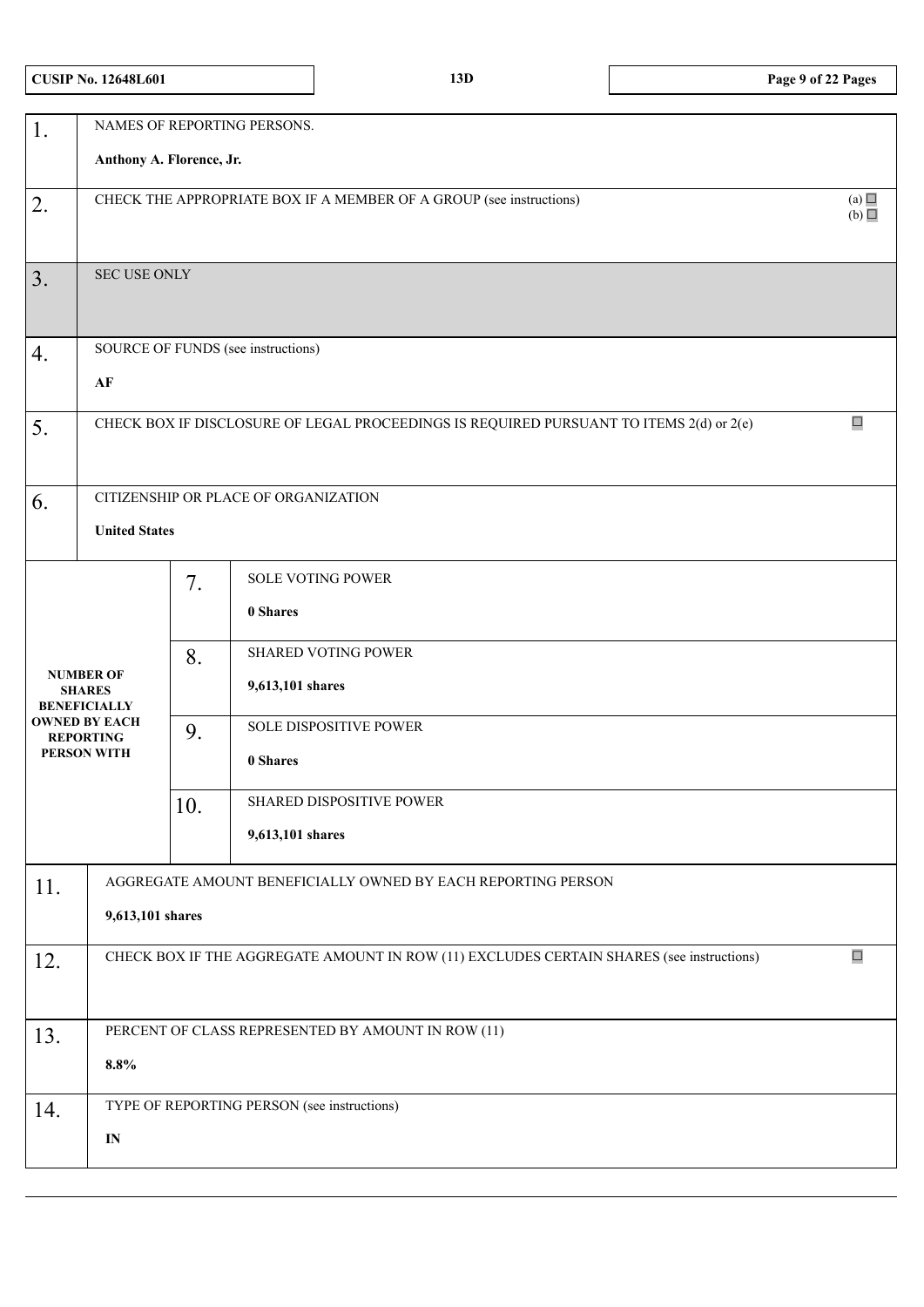# **CUSIP No. 12648L601 13D Page 10 of 22 Pages**

| 1.  | NAMES OF REPORTING PERSONS.                                                                        |     |                                                              |  |  |  |
|-----|----------------------------------------------------------------------------------------------------|-----|--------------------------------------------------------------|--|--|--|
|     | Mohamad H. Makhzoumi                                                                               |     |                                                              |  |  |  |
| 2.  | CHECK THE APPROPRIATE BOX IF A MEMBER OF A GROUP (see instructions)                                |     |                                                              |  |  |  |
|     |                                                                                                    |     |                                                              |  |  |  |
| 3.  | <b>SEC USE ONLY</b>                                                                                |     |                                                              |  |  |  |
|     |                                                                                                    |     |                                                              |  |  |  |
| 4.  | SOURCE OF FUNDS (see instructions)                                                                 |     |                                                              |  |  |  |
|     | AF                                                                                                 |     |                                                              |  |  |  |
| 5.  | CHECK BOX IF DISCLOSURE OF LEGAL PROCEEDINGS IS REQUIRED PURSUANT TO ITEMS 2(d) or 2(e)            |     |                                                              |  |  |  |
|     |                                                                                                    |     |                                                              |  |  |  |
| 6.  |                                                                                                    |     | CITIZENSHIP OR PLACE OF ORGANIZATION                         |  |  |  |
|     | <b>United States</b>                                                                               |     |                                                              |  |  |  |
|     |                                                                                                    | 7.  | <b>SOLE VOTING POWER</b>                                     |  |  |  |
|     |                                                                                                    |     | 0 Shares                                                     |  |  |  |
|     |                                                                                                    | 8.  | <b>SHARED VOTING POWER</b>                                   |  |  |  |
|     | <b>NUMBER OF</b><br><b>SHARES</b><br><b>BENEFICIALLY</b>                                           |     | 9,613,101 shares                                             |  |  |  |
|     | <b>OWNED BY EACH</b><br><b>REPORTING</b>                                                           | 9.  | SOLE DISPOSITIVE POWER                                       |  |  |  |
|     | <b>PERSON WITH</b>                                                                                 |     | 0 Shares                                                     |  |  |  |
|     |                                                                                                    | 10. | SHARED DISPOSITIVE POWER                                     |  |  |  |
|     |                                                                                                    |     | 9,613,101 shares                                             |  |  |  |
| 11. |                                                                                                    |     | AGGREGATE AMOUNT BENEFICIALLY OWNED BY EACH REPORTING PERSON |  |  |  |
|     | 9,613,101 shares                                                                                   |     |                                                              |  |  |  |
| 12. | $\Box$<br>CHECK BOX IF THE AGGREGATE AMOUNT IN ROW (11) EXCLUDES CERTAIN SHARES (see instructions) |     |                                                              |  |  |  |
|     |                                                                                                    |     |                                                              |  |  |  |
| 13. | PERCENT OF CLASS REPRESENTED BY AMOUNT IN ROW (11)                                                 |     |                                                              |  |  |  |
|     | $\pmb{8.8\%}$                                                                                      |     |                                                              |  |  |  |
| 14. |                                                                                                    |     | TYPE OF REPORTING PERSON (see instructions)                  |  |  |  |
|     | ${\bf IN}$                                                                                         |     |                                                              |  |  |  |
|     |                                                                                                    |     |                                                              |  |  |  |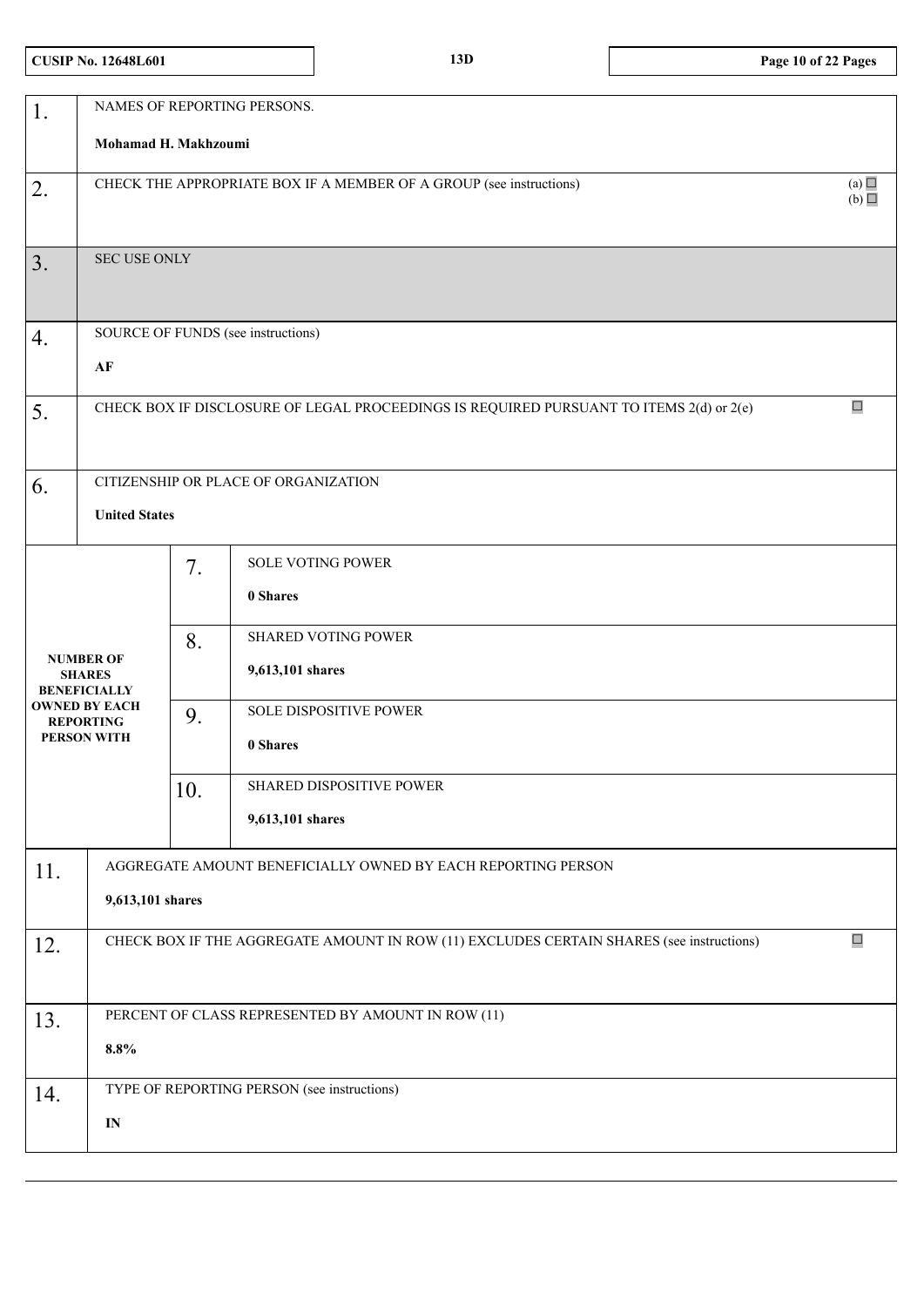# **CUSIP No. 12648L601 13D Page 11 of 22 Pages**

| 1.                                                                                                                         | NAMES OF REPORTING PERSONS.                                                                        |                       |                                                                                                                                                                       |  |  |  |
|----------------------------------------------------------------------------------------------------------------------------|----------------------------------------------------------------------------------------------------|-----------------------|-----------------------------------------------------------------------------------------------------------------------------------------------------------------------|--|--|--|
|                                                                                                                            | <b>Scott D. Sandell</b>                                                                            |                       |                                                                                                                                                                       |  |  |  |
| 2.                                                                                                                         | (a)<br>CHECK THE APPROPRIATE BOX IF A MEMBER OF A GROUP (see instructions)<br>(b)                  |                       |                                                                                                                                                                       |  |  |  |
| 3.                                                                                                                         | SEC USE ONLY                                                                                       |                       |                                                                                                                                                                       |  |  |  |
| 4.                                                                                                                         | SOURCE OF FUNDS (see instructions)                                                                 |                       |                                                                                                                                                                       |  |  |  |
|                                                                                                                            | AF                                                                                                 |                       |                                                                                                                                                                       |  |  |  |
| 5.                                                                                                                         | $\Box$<br>CHECK BOX IF DISCLOSURE OF LEGAL PROCEEDINGS IS REQUIRED PURSUANT TO ITEMS 2(d) or 2(e)  |                       |                                                                                                                                                                       |  |  |  |
| 6.                                                                                                                         |                                                                                                    |                       | CITIZENSHIP OR PLACE OF ORGANIZATION                                                                                                                                  |  |  |  |
|                                                                                                                            | <b>United States</b>                                                                               |                       |                                                                                                                                                                       |  |  |  |
| <b>NUMBER OF</b><br><b>SHARES</b><br><b>BENEFICIALLY</b><br><b>OWNED BY EACH</b><br><b>REPORTING</b><br><b>PERSON WITH</b> |                                                                                                    | 7.<br>8.<br>9.<br>10. | <b>SOLE VOTING POWER</b><br>0 Shares<br>SHARED VOTING POWER<br>9,613,101 shares<br>SOLE DISPOSITIVE POWER<br>0 Shares<br>SHARED DISPOSITIVE POWER<br>9,613,101 shares |  |  |  |
| 11.                                                                                                                        | AGGREGATE AMOUNT BENEFICIALLY OWNED BY EACH REPORTING PERSON<br>9,613,101 shares                   |                       |                                                                                                                                                                       |  |  |  |
| 12.                                                                                                                        | $\Box$<br>CHECK BOX IF THE AGGREGATE AMOUNT IN ROW (11) EXCLUDES CERTAIN SHARES (see instructions) |                       |                                                                                                                                                                       |  |  |  |
| 13.                                                                                                                        | PERCENT OF CLASS REPRESENTED BY AMOUNT IN ROW (11)                                                 |                       |                                                                                                                                                                       |  |  |  |
|                                                                                                                            | $8.8\%$                                                                                            |                       |                                                                                                                                                                       |  |  |  |
| 14.                                                                                                                        |                                                                                                    |                       | TYPE OF REPORTING PERSON (see instructions)                                                                                                                           |  |  |  |
|                                                                                                                            | IN                                                                                                 |                       |                                                                                                                                                                       |  |  |  |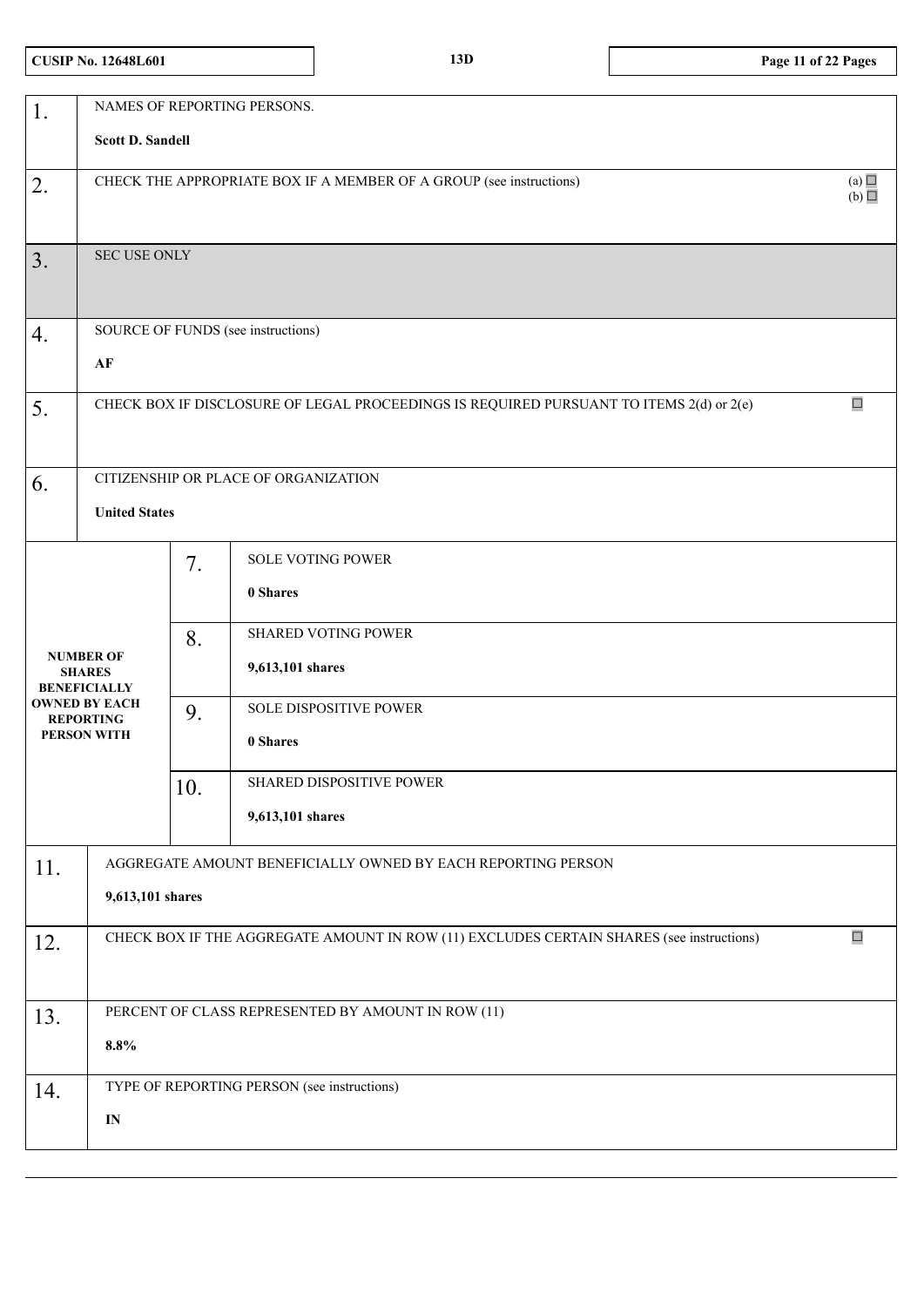# **CUSIP No. 12648L601 13D Page 12 of 22 Pages**

| 1.         | NAMES OF REPORTING PERSONS.                                                       |     |                                                                                          |        |  |  |
|------------|-----------------------------------------------------------------------------------|-----|------------------------------------------------------------------------------------------|--------|--|--|
|            | Peter W. Sonsini                                                                  |     |                                                                                          |        |  |  |
| 2.         | (a)<br>CHECK THE APPROPRIATE BOX IF A MEMBER OF A GROUP (see instructions)<br>(b) |     |                                                                                          |        |  |  |
|            |                                                                                   |     |                                                                                          |        |  |  |
| $\vert$ 3. | SEC USE ONLY                                                                      |     |                                                                                          |        |  |  |
|            |                                                                                   |     |                                                                                          |        |  |  |
| 4.         | SOURCE OF FUNDS (see instructions)                                                |     |                                                                                          |        |  |  |
|            | $\bf AF$                                                                          |     |                                                                                          |        |  |  |
| 5.         |                                                                                   |     | CHECK BOX IF DISCLOSURE OF LEGAL PROCEEDINGS IS REQUIRED PURSUANT TO ITEMS 2(d) or 2(e)  | $\Box$ |  |  |
|            |                                                                                   |     |                                                                                          |        |  |  |
| 6.         |                                                                                   |     | CITIZENSHIP OR PLACE OF ORGANIZATION                                                     |        |  |  |
|            | <b>United States</b>                                                              |     |                                                                                          |        |  |  |
|            |                                                                                   | 7.  | <b>SOLE VOTING POWER</b>                                                                 |        |  |  |
|            |                                                                                   |     | 0 Shares                                                                                 |        |  |  |
|            |                                                                                   | 8.  | <b>SHARED VOTING POWER</b>                                                               |        |  |  |
|            | <b>NUMBER OF</b><br><b>SHARES</b><br><b>BENEFICIALLY</b>                          |     | 9,613,101 shares                                                                         |        |  |  |
|            | <b>OWNED BY EACH</b><br><b>REPORTING</b>                                          | 9.  | SOLE DISPOSITIVE POWER                                                                   |        |  |  |
|            | <b>PERSON WITH</b>                                                                |     | 0 Shares                                                                                 |        |  |  |
|            |                                                                                   | 10. | SHARED DISPOSITIVE POWER                                                                 |        |  |  |
|            |                                                                                   |     | 9,613,101 shares                                                                         |        |  |  |
| 11.        |                                                                                   |     | AGGREGATE AMOUNT BENEFICIALLY OWNED BY EACH REPORTING PERSON                             |        |  |  |
|            | 9,613,101 shares                                                                  |     |                                                                                          |        |  |  |
| 12.        |                                                                                   |     | CHECK BOX IF THE AGGREGATE AMOUNT IN ROW (11) EXCLUDES CERTAIN SHARES (see instructions) | $\Box$ |  |  |
|            |                                                                                   |     |                                                                                          |        |  |  |
| 13.        |                                                                                   |     | PERCENT OF CLASS REPRESENTED BY AMOUNT IN ROW (11)                                       |        |  |  |
|            | $8.8\%$                                                                           |     |                                                                                          |        |  |  |
| 14.        |                                                                                   |     |                                                                                          |        |  |  |
|            | $\mathbf{IN}$                                                                     |     |                                                                                          |        |  |  |
|            | TYPE OF REPORTING PERSON (see instructions)                                       |     |                                                                                          |        |  |  |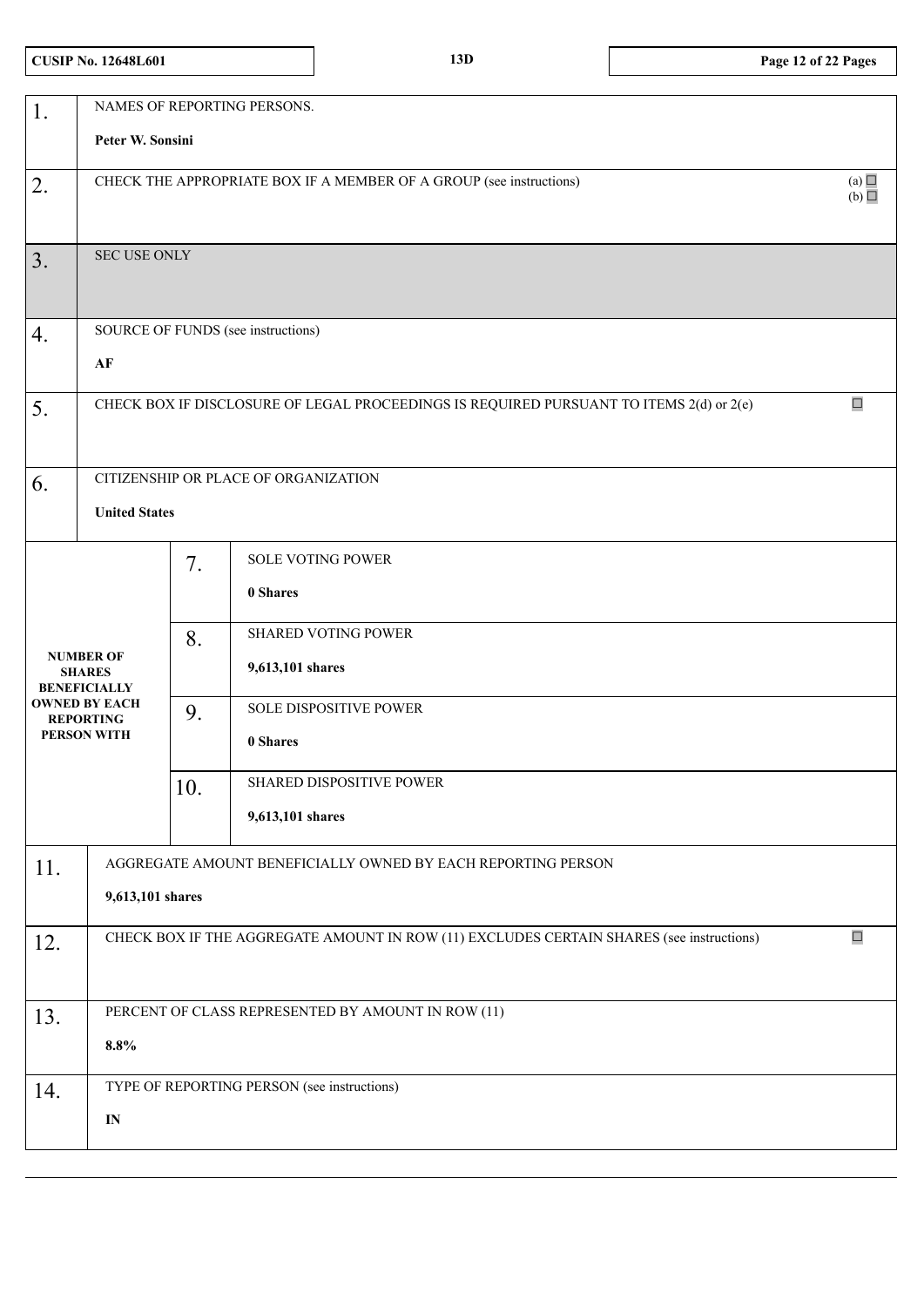# **CUSIP No. 12648L601 13D Page 13 of 22 Pages**

| 1.                                                                                                                         | NAMES OF REPORTING PERSONS.                                                                        |                       |                                                                                                                                                                              |  |  |
|----------------------------------------------------------------------------------------------------------------------------|----------------------------------------------------------------------------------------------------|-----------------------|------------------------------------------------------------------------------------------------------------------------------------------------------------------------------|--|--|
|                                                                                                                            | <b>Paul Walker</b>                                                                                 |                       |                                                                                                                                                                              |  |  |
| 2.                                                                                                                         | (a) $\Box$<br>CHECK THE APPROPRIATE BOX IF A MEMBER OF A GROUP (see instructions)<br>(b)           |                       |                                                                                                                                                                              |  |  |
| 3.                                                                                                                         | <b>SEC USE ONLY</b>                                                                                |                       |                                                                                                                                                                              |  |  |
| 4.                                                                                                                         | SOURCE OF FUNDS (see instructions)                                                                 |                       |                                                                                                                                                                              |  |  |
|                                                                                                                            | $\bf AF$                                                                                           |                       |                                                                                                                                                                              |  |  |
| 5.                                                                                                                         | $\Box$<br>CHECK BOX IF DISCLOSURE OF LEGAL PROCEEDINGS IS REQUIRED PURSUANT TO ITEMS 2(d) or 2(e)  |                       |                                                                                                                                                                              |  |  |
| 6.                                                                                                                         | CITIZENSHIP OR PLACE OF ORGANIZATION                                                               |                       |                                                                                                                                                                              |  |  |
|                                                                                                                            | <b>United States</b>                                                                               |                       |                                                                                                                                                                              |  |  |
| <b>NUMBER OF</b><br><b>SHARES</b><br><b>BENEFICIALLY</b><br><b>OWNED BY EACH</b><br><b>REPORTING</b><br><b>PERSON WITH</b> |                                                                                                    | 7.<br>8.<br>9.<br>10. | <b>SOLE VOTING POWER</b><br>0 Shares<br><b>SHARED VOTING POWER</b><br>9,613,101 shares<br>SOLE DISPOSITIVE POWER<br>0 Shares<br>SHARED DISPOSITIVE POWER<br>9,613,101 shares |  |  |
| 11.                                                                                                                        | AGGREGATE AMOUNT BENEFICIALLY OWNED BY EACH REPORTING PERSON<br>9,613,101 shares                   |                       |                                                                                                                                                                              |  |  |
| 12.                                                                                                                        | $\Box$<br>CHECK BOX IF THE AGGREGATE AMOUNT IN ROW (11) EXCLUDES CERTAIN SHARES (see instructions) |                       |                                                                                                                                                                              |  |  |
| 13.                                                                                                                        | PERCENT OF CLASS REPRESENTED BY AMOUNT IN ROW (11)                                                 |                       |                                                                                                                                                                              |  |  |
|                                                                                                                            | 8.8%                                                                                               |                       |                                                                                                                                                                              |  |  |
| 14.                                                                                                                        |                                                                                                    |                       | TYPE OF REPORTING PERSON (see instructions)                                                                                                                                  |  |  |
|                                                                                                                            | $\mathbf{IN}$                                                                                      |                       |                                                                                                                                                                              |  |  |
|                                                                                                                            |                                                                                                    |                       |                                                                                                                                                                              |  |  |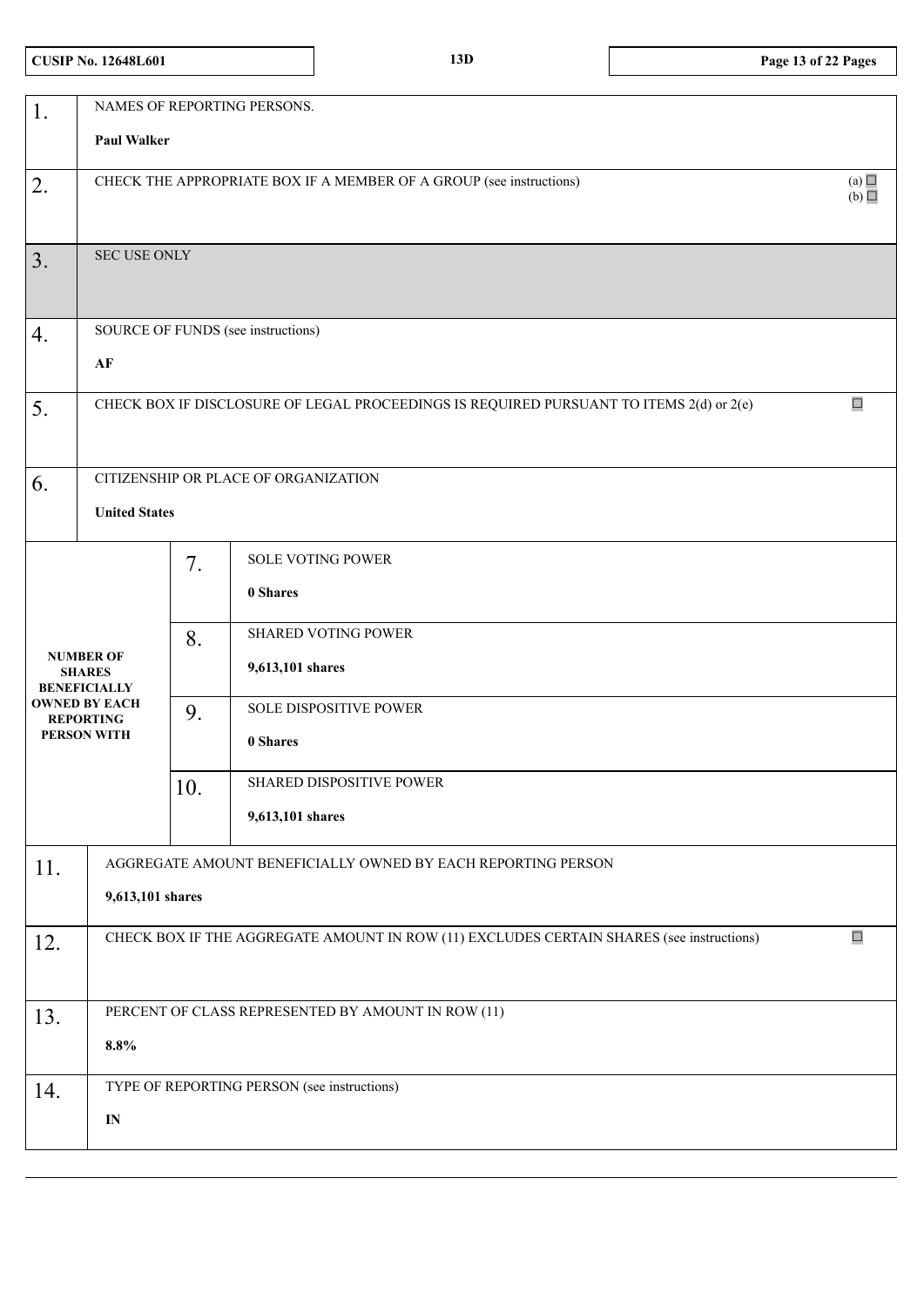#### **Item 1. Security and Issuer.**

This Amendment No. 3 ("Amendment No. 3") to Schedule 13D amends and supplements the statement on 13D originally filed on February 20, 2018, Amendment No. 1 filed on February 13, 2020 and Amendment No. 2 filed on March 12, 2020 relating to the common shares, \$0.001 par value (the "Common Stock"), of CTI BioPharma Corp. (the "Issuer") having its principal executive office at 3101 Western Avenue, Suite 800, Seattle, Washington 98121.

Certain terms used but not defined in this Amendment No. 3 have the meanings assigned thereto in the Schedule 13D (including Amendment No. 1 and Amendment No. 2 thereto). Except as specifically provided herein, this Amendment No. 3 does not modify any of the information previously reported on the Schedule 13D (including Amendment No. 1 and Amendment No. 2 thereto).

#### **Item 2. Identity and Background.**

This statement is being filed by:

(a) Growth Equity Opportunities Fund V, LLC ("GEO");

(b) New Enterprise Associates 16, L.P. ("NEA 16"), which is the sole member of GEO, NEA Partners 16, L.P. ("NEA Partners 16"), which is the sole general partner of NEA 16; and NEA 16 GP, LLC ("NEA 16 LLC" and, together with NEA Partners 16, the "Control Entities"), which is the sole general partner of NEA Partners 16; and

(c) Forest Baskett ("Baskett"), Ali Behbahani ("Behbahani"), Carmen Chang ("Chang"), Anthony A. Florence, Jr. ("Florence"), Mohamad H. Makhzoumi ("Makhzoumi"), Scott D. Sandell ("Sandell"), Peter W. Sonsini ("Sonsini") and Paul Walker ("Walker") (together, the "Managers") and Joshua Makower ("Makower"). The Managers are the managers of NEA 16 LLC.

The persons named in this Item 2 are referred to individually herein as a "Reporting Person" and collectively as the "Reporting Persons."

The address of the principal business office of GEO, NEA 16, each Control Entity and Sandell is New Enterprise Associates, 1954 Greenspring Drive, Suite 600, Timonium, MD 21093. The address of the principal business office of Behbahani is New Enterprise Associates, 5425 Wisconsin Avenue, Suite 800, Chevy Chase, MD 20815. The address of the principal business office of Baskett, Chang, Makhzoumi, Sonsini and Walker is New Enterprise Associates, 2855 Sand Hill Road, Menlo Park, California 94025. The address of the principal business office of Florence is New Enterprise Associates, 104 5<sup>th</sup> Avenue, 19<sup>th</sup> Floor, New York, NY 10001.

The principal business of GEO and NEA 16 is to invest in and assist growth-oriented businesses located principally in the United States. The principal business of NEA Partners 16 is to act as the sole general partner of NEA 16. The principal business of NEA 16 LLC is to act as the sole general partner of NEA Partners 16. The principal business of each of the Managers is to manage the Control Entities, GEO and a number of affiliated partnerships with similar businesses.

During the five years prior to the date hereof, none of the Reporting Persons has been convicted in a criminal proceeding or has been a party to a civil proceeding ending in a judgment, decree or final order enjoining future violations of, or prohibiting or mandating activities subject to, federal or state securities laws or finding any violation with respect to such laws.

GEO and NEA 16 LLC are limited liability companies organized under the laws of the State of Delaware. NEA 16 and NEA Partners 16 are limited partnerships organized under the laws of the State of Delaware. Each of the Managers is a United States citizen.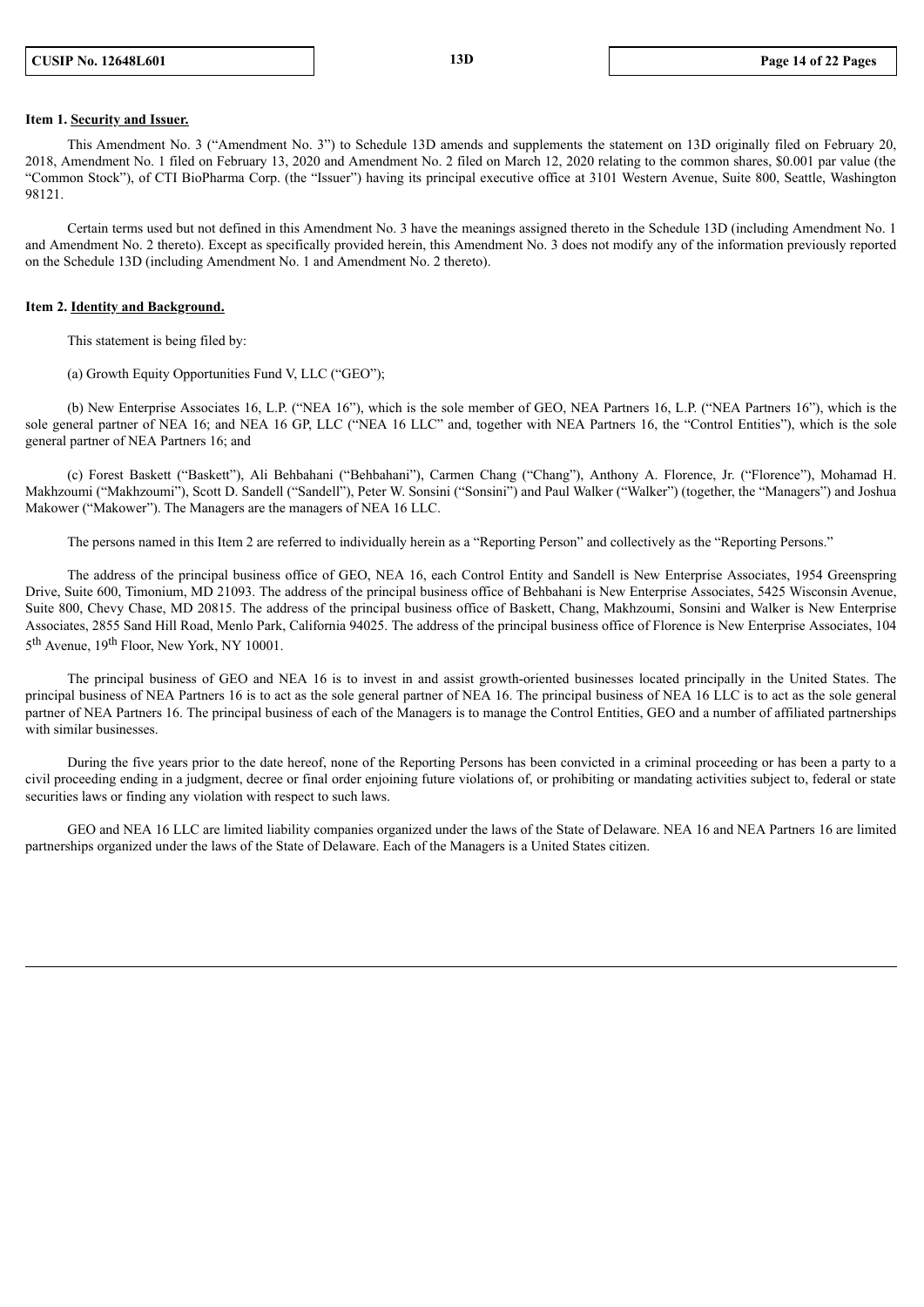### **Item 4. Purpose of Transaction.**

In connection with the Backstop Commitment, on March 4, 2020, GEO purchased 410.955 shares of GEO Series X Preferred Stock, each of which could be converted into 10,000 shares of the Issuer's Common Stock subject to certain limitations, including the Beneficial Ownership Limitation.

On June 7, 2022, GEO completed a series of public sales on the open market that began on June 2, 2022 (the "Transaction"), whereby GEO sold 1,636,899 shares of the Issuer's Common Stock. Prior to the Transaction GEO held 7,140,450 shares of the Issuer's Common Stock and 410.955 shares of GEO Series X Preferred Stock. After the Transaction GEO held 5,503,551 shares of the Issuer's Common Stock and 410.955 shares of GEO Series X Preferred Stock.

On June 6, 2022, GEO converted 410.955 shares of GEO Series X Preferred Stock into 4,109,550 shares of Common Stock (the "Converted GEO Series X Preferred Stock"). Including the 5,503,551 shares of Issuer's Common Stock previously held, GEO now holds a total of 9,613,101 shares of the Issuer's Common Stock (the "GEO Shares") and for the avoidance of doubt no longer holds any GEO Series X Preferred Stock.

The working capital of GEO was the source of the funds for the purchase of the GEO Shares. No part of the purchase price of the GEO Shares was represented by funds or other consideration borrowed or otherwise obtained for the purpose of acquiring, holding, trading or voting the GEO Shares. Unless otherwise specified, all defined terms in this Item are as defined and described in Amendment No. 2.

GEO acquired the GEO Shares for investment purposes. Depending on market conditions, its continuing evaluation of the business and prospects of the Issuer and other factors, GEO and other Reporting Persons may dispose of or acquire additional shares of the Issuer.

#### **Item 5. Interest in Securities of the Issuer.**

(a) GEO is the record owner of the GEO Shares. As the sole member of GEO, NEA 16 may be deemed to own beneficially the GEO Shares. As the general partner of NEA 16, NEA Partners 16 may be deemed to own beneficially the GEO Shares. As the sole general partner of NEA Partners 16, NEA 16 LLC may be deemed to own beneficially the GEO Shares. As members of NEA 16 LLC, each of the Managers may be deemed to own beneficially the GEO Shares.

Each Reporting Person disclaims beneficial ownership of the GEO Shares other than those shares which such person owns of record.

The percentage of outstanding Common Stock of the Issuer which may be deemed to be beneficially owned by each Reporting Person is set forth on Line 13 of such Reporting Person's cover sheet. Such percentage was calculated based on 108,966,855 shares of Common Stock outstanding, as of May 5, 2022 and disclosed in the Issuer's Form 10-Q filed with the Securities and Exchange Commission on March 31, 2022.

- (b) Regarding the number of shares as to which such person has:
	- (i) sole power to vote or to direct the vote: See line 7 of cover sheets
	- (ii) shared power to vote or to direct the vote: See line 8 of cover sheets
	- (iii) sole power to dispose or to direct the disposition: See line 9 of cover sheets
	- (iv) shared power to dispose or to direct the disposition: See line 10 of cover sheets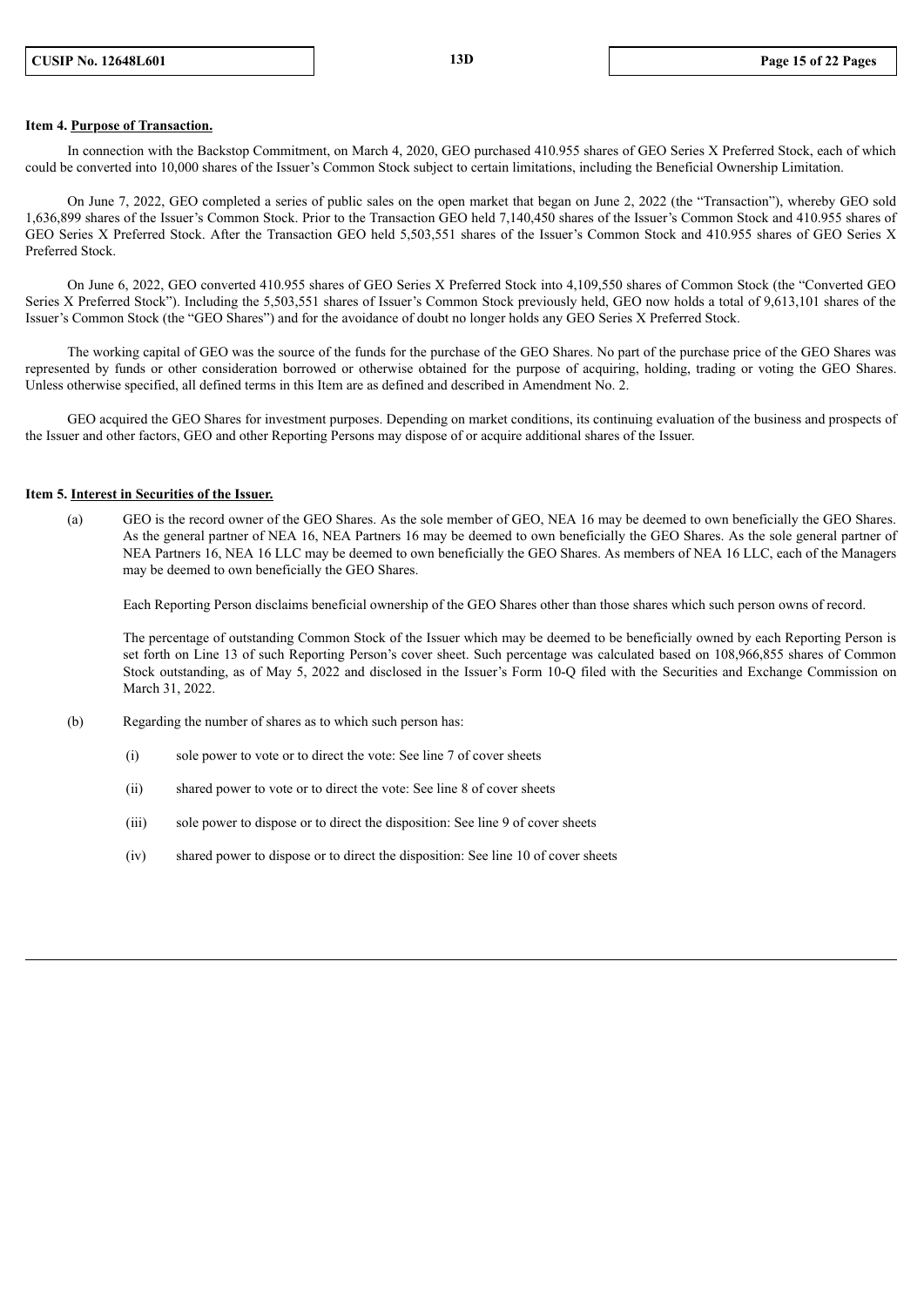- (c) Except as set forth in Item 3 and 4 above, none of the Reporting Persons has effected any transaction in the Common Stock during the last 60 days.
- (d) No other person is known to have the right to receive or the power to direct the receipt of dividends from, or any proceeds from the sale of, Common Stock beneficially owned by any of the Reporting Persons.
- (e) Makower has ceased to beneficially own 5% or more of the Issuer's Common Stock as a result of ceasing to be a manager of NEA 16 LLC.

### **Item 6. Contracts, Arrangements, Understandings or Relationships with Respect to Securities of the Issuer.**

None.

### **Item 7. Material to Be Filed as Exhibits.**

Exhibit 1 – Agreement regarding filing of joint Schedule 13D.

Exhibit 2 – Power of Attorney regarding filings under the Securities Exchange Act of 1934, as amended.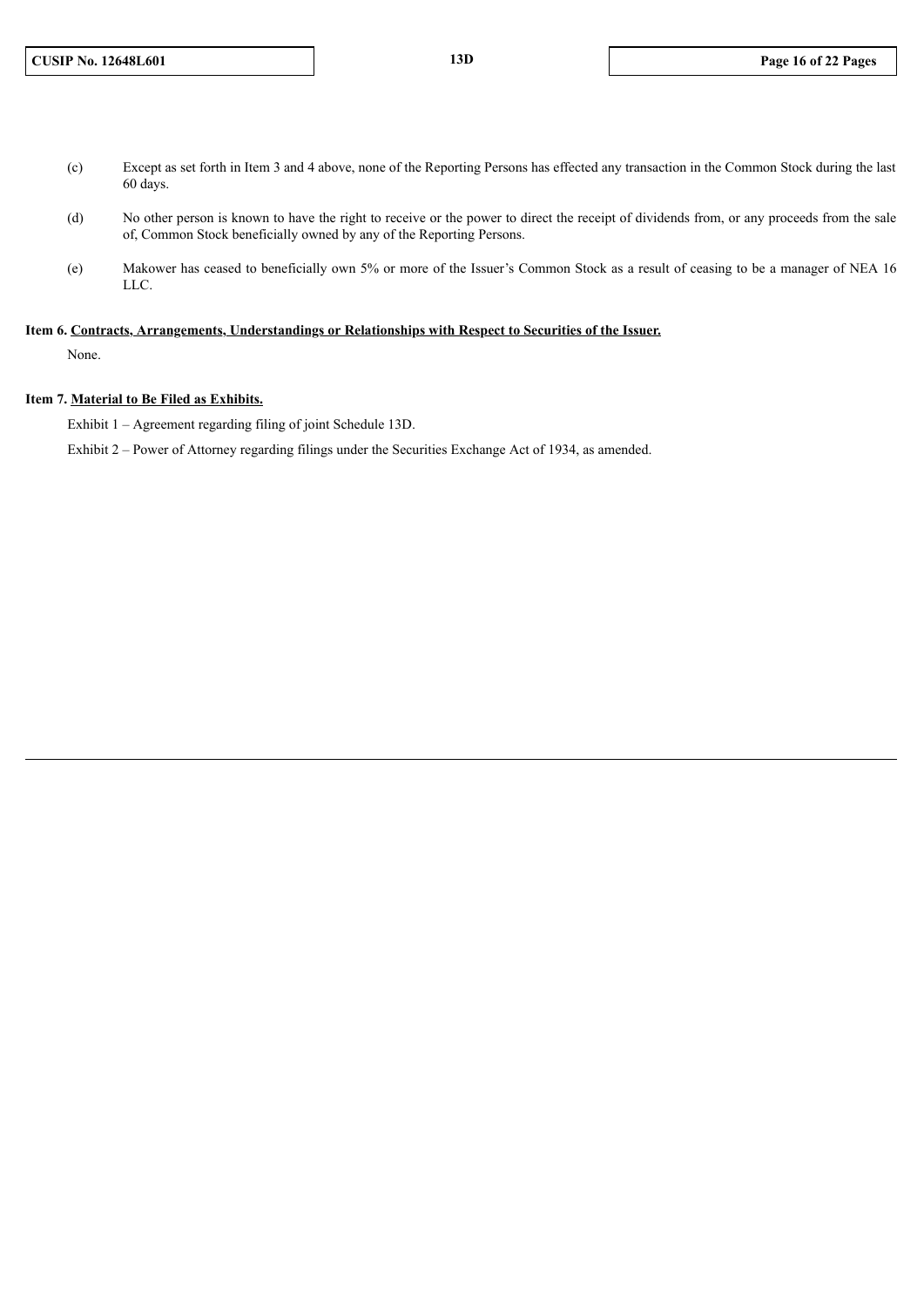#### **SIGNATURE**

After reasonable inquiry and to the best of its knowledge and belief, each of the undersigned certifies that the information set forth in this statement is true, complete and correct.

EXECUTED this  $17<sup>th</sup>$  day of June, 2022.

GROWTH EQUITY OPPORTUNITIES FUND V, LLC

By: NEW ENTERPRISE ASSOCIATES 16, L.P. Sole Member

> By: NEA PARTNERS 16, L.P. General Partner

> > By: NEA 16 GP, LLC General Partner

> > > $Bv:$  \*

Scott D. Sandell Chief Executive Officer

#### NEW ENTERPRISE ASSOCIATES 16, L.P.

- By: NEA PARTNERS 16, L.P. General Partner
	- By: NEA 16 GP, LLC General Partner
		- By:  $*$

Scott D. Sandell Chief Executive Officer

#### NEA PARTNERS 16, L.P.

By: NEA 16 GP, LLC General Partner

By:

Scott D. Sandell Chief Executive Officer

NEA 16 GP, LLC

By:  $*$ Scott D. Sandell Chief Executive Officer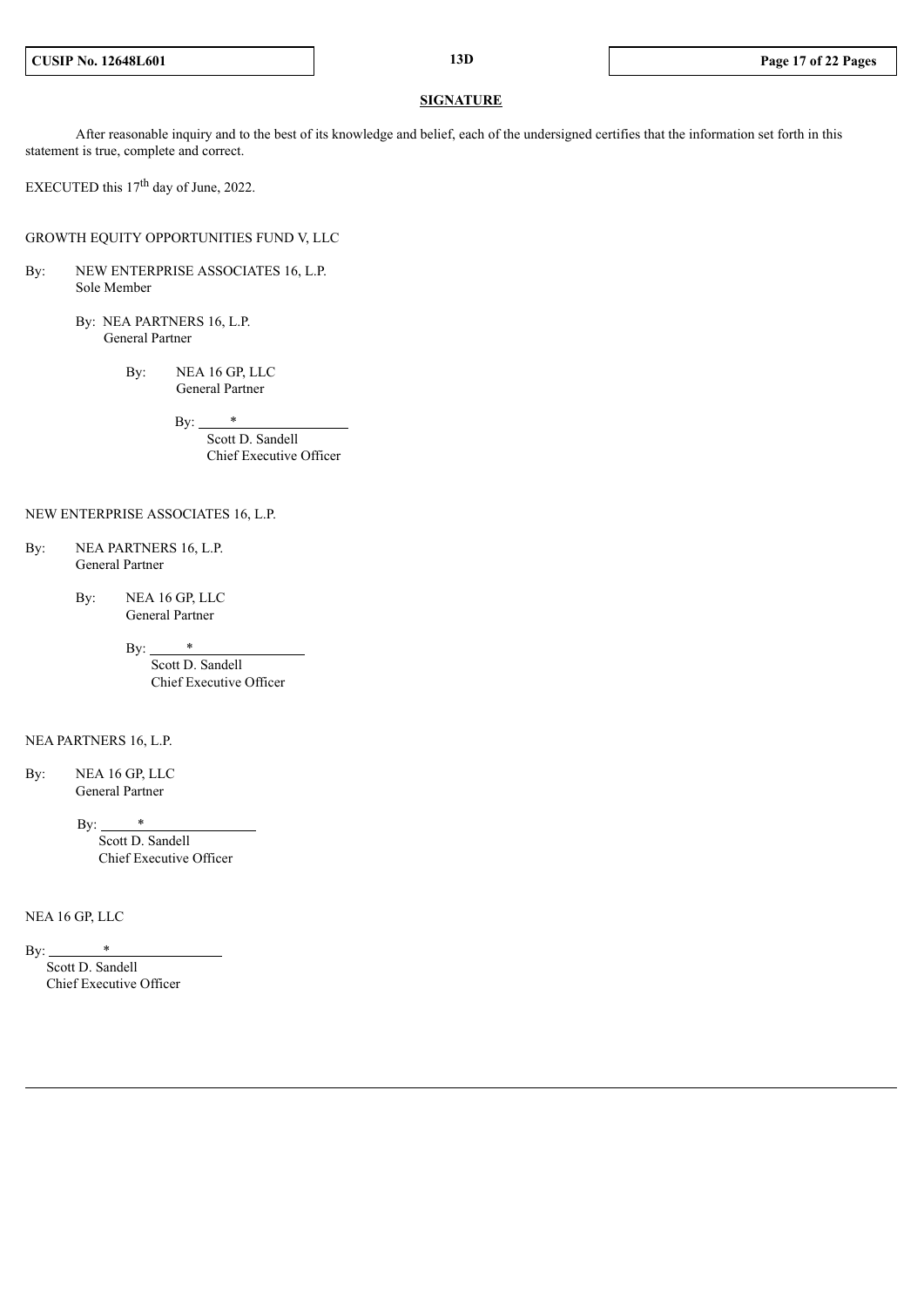Forest Baskett

\*

\* Ali Behbahani

\* Carmen Chang

\* Anthony A. Florence, Jr.

\* Mohamad H. Makhzoumi

\* Joshua Makower

\* Scott D. Sandell

\*

Peter W. Sonsini

\* Paul Walker

> \*/s/ Louis S. Citron Louis S. Citron As attorney-in-fact

This Amendment No. 3 to Schedule 13D was executed by Louis S. Citron on behalf of the individuals listed above pursuant to a Power of Attorney a copy of which is attached as Exhibit 2.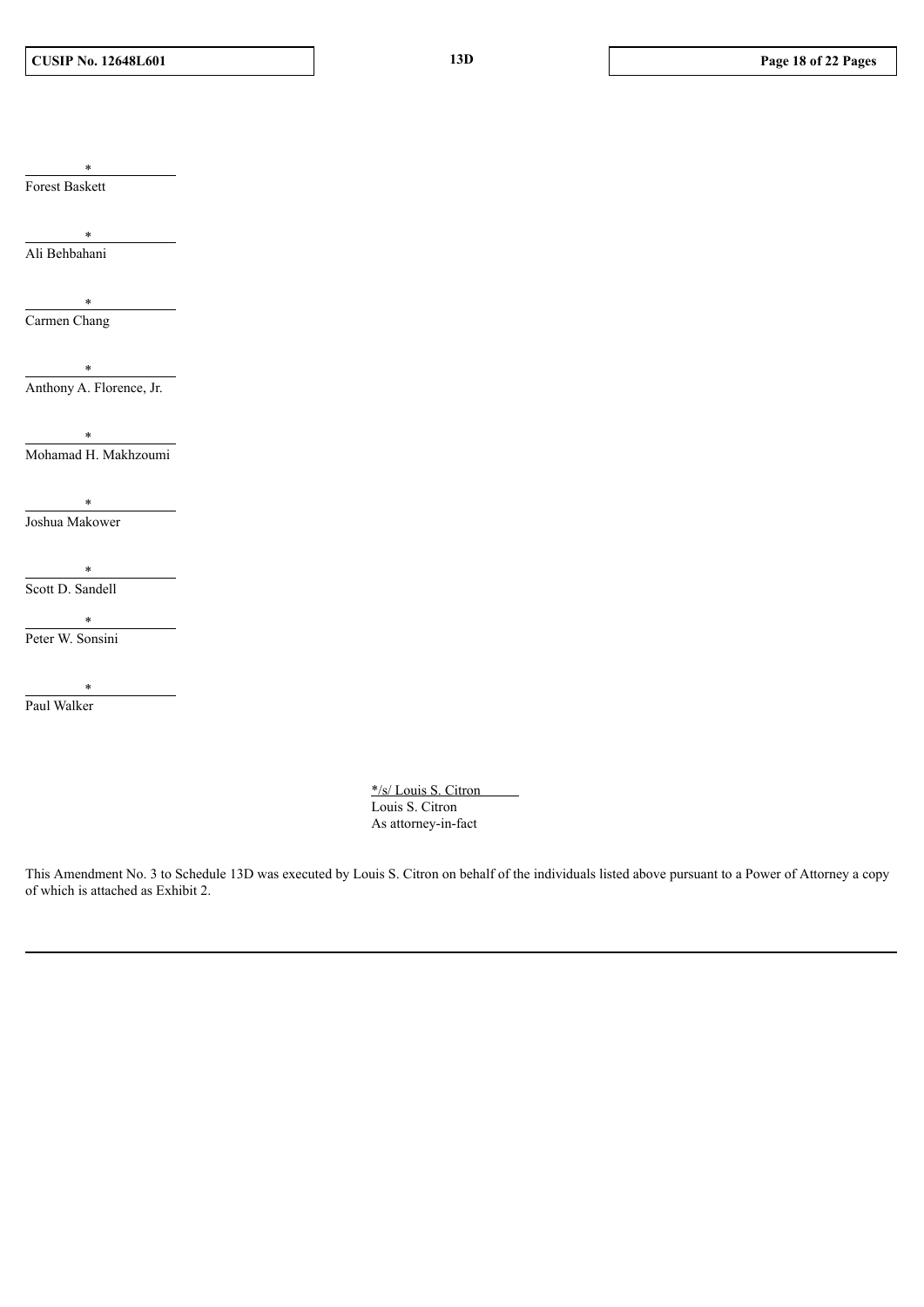### **EXHIBIT 1**

#### **AGREEMENT**

Pursuant to Rule 13d-1(k)(1) under the Securities Exchange Act of 1934, the undersigned hereby agree that only one statement containing the information required by Schedule 13D need be filed with respect to the ownership by each of the undersigned of shares of stock of CTI BioPharma Corp.

EXECUTED this  $17<sup>th</sup>$  day of June, 2022.

GROWTH EQUITY OPPORTUNITIES FUND V, LLC

- By: NEW ENTERPRISE ASSOCIATES 16, L.P. Sole Member
	- By: NEA PARTNERS 16, L.P. General Partner
		- By: NEA 16 GP, LLC General Partner

By:  $*$ 

Scott D. Sandell Chief Executive Officer

#### NEW ENTERPRISE ASSOCIATES 16, L.P.

- By: NEA PARTNERS 16, L.P. General Partner
	- By: NEA 16 GP, LLC General Partner
		- $By:$ Scott D. Sandell

Chief Executive Officer

NEA PARTNERS 16, L.P.

By: NEA 16 GP, LLC General Partner

 $\mathbf{By:}$  \*

Scott D. Sandell Chief Executive Officer

#### NEA 16 GP, LLC

By:  $*$ 

Scott D. Sandell Chief Executive Officer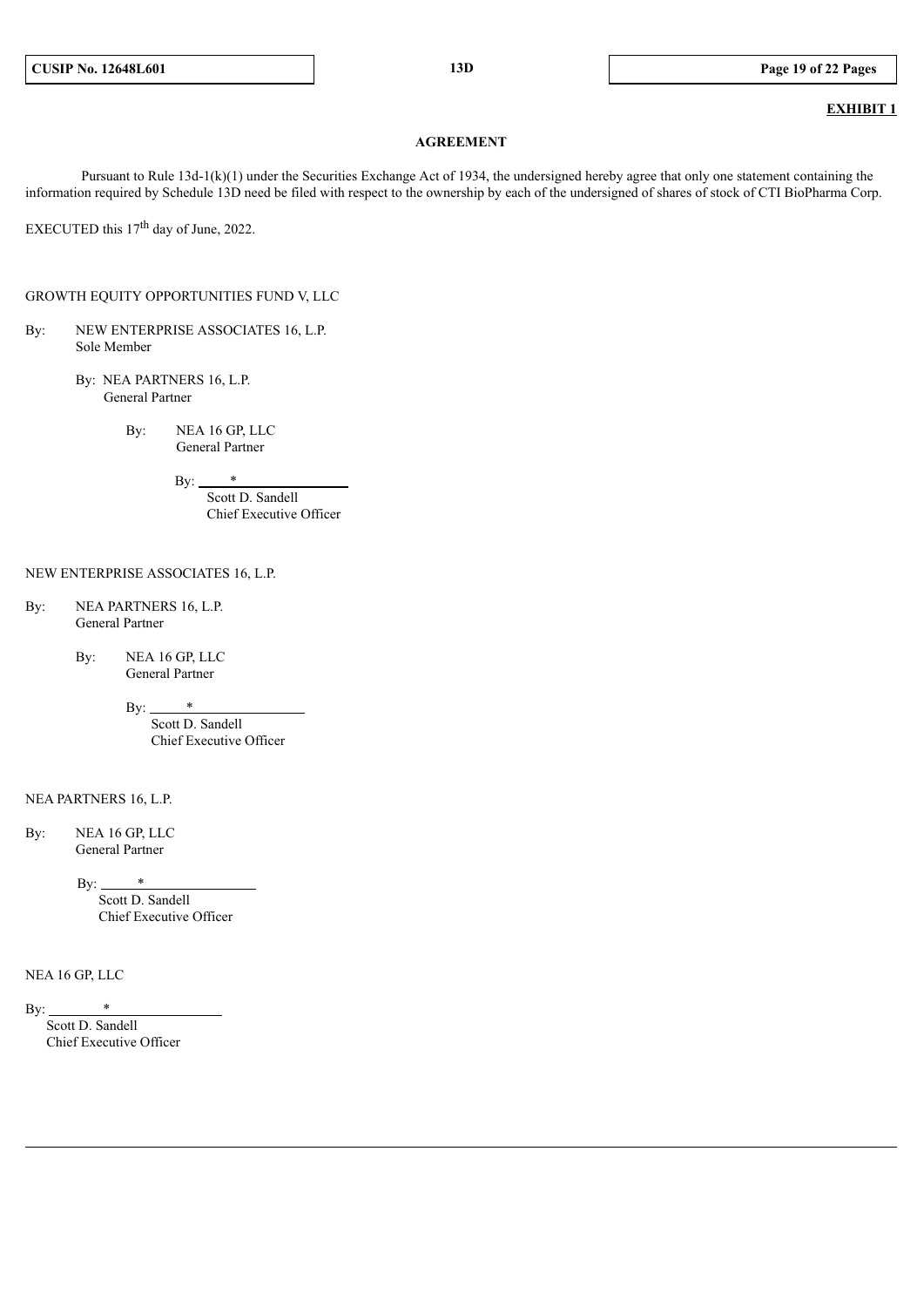**CUSIP No. 12648L601 13D Page 20 of 22 Pages**

Forest Baskett

\*

\* Ali Behbahani

Carmen Chang

\*

\* Anthony A. Florence, Jr.

\* Mohamad H. Makhzoumi

\* Joshua Makower

\* Scott D. Sandell

\*

Peter W. Sonsini

\* Paul Walker

> \*/s/ Louis S. Citron Louis S. Citron As attorney-in-fact

This Agreement relating to Schedule 13D was executed by Louis S. Citron on behalf of the individuals listed above pursuant to a Power of Attorney a copy of which is attached hereto as Exhibit 2.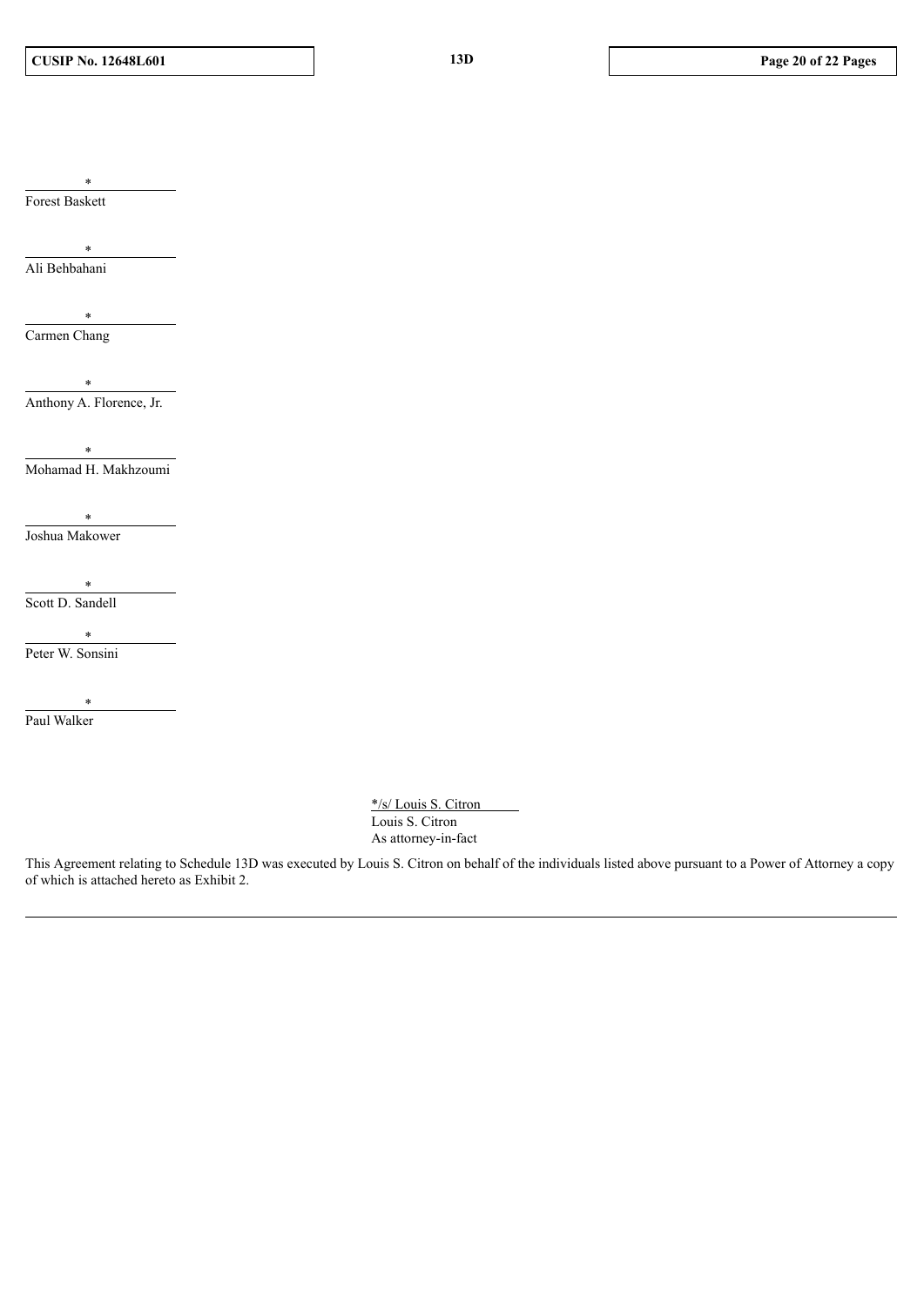### **EXHIBIT 2**

#### **POWER OF ATTORNEY**

KNOW ALL MEN BY THESE PRESENTS, that the undersigned hereby constitutes and appoints Louis S. Citron, Timothy Schaller, Sasha Keough and Stephanie Brecher, and each of them, with full power to act without the others, his or her true and lawful attorney-in-fact, with full power of substitution, to sign any and all instruments, certificates and documents that may be necessary, desirable or appropriate to be executed on behalf of himself as an individual or in his or her capacity as a direct or indirect general partner, director, officer or manager of any partnership, corporation or limited liability company, pursuant to section 13 or 16 of the Securities Exchange Act of 1934, as amended (the "Exchange Act"), and any and all regulations promulgated thereunder, and to file the same, with all exhibits thereto, and any other documents in connection therewith, with the Securities and Exchange Commission, and with any other entity when and if such is mandated by the Exchange Act or by the Financial Industry Regulatory Authority, granting unto said attorney-in-fact full power and authority to do and perform each and every act and thing necessary, desirable or appropriate, fully to all intents and purposes as he or she might or could do in person, thereby ratifying and confirming all that said attorney-in-fact, or his or her substitutes, may lawfully do or cause to be done by virtue hereof.

IN WITNESS WHEREOF, this Power of Attorney has been signed as of the 13th day of March, 2017.

/s/ M. James Barrett M. James Barrett

/s/ Peter J. Barris Peter J. Barris

/s/ Forest Baskett Forest Baskett

/s/ Ali Behbahani Ali Behbahani

/s/ Colin Bryant Colin Bryant

/s/ Carmen Chang Carmen Chang

/s/ Anthony A. Florence, Jr. Anthony A. Florence, Jr.

/s/ Carol G. Gallagher Carol G. Gallagher

/s/ Dayna Grayson Dayna Grayson

/s/ Patrick J. Kerins Patrick J. Kerins

/s/ P. Justin Klein P. Justin Klein